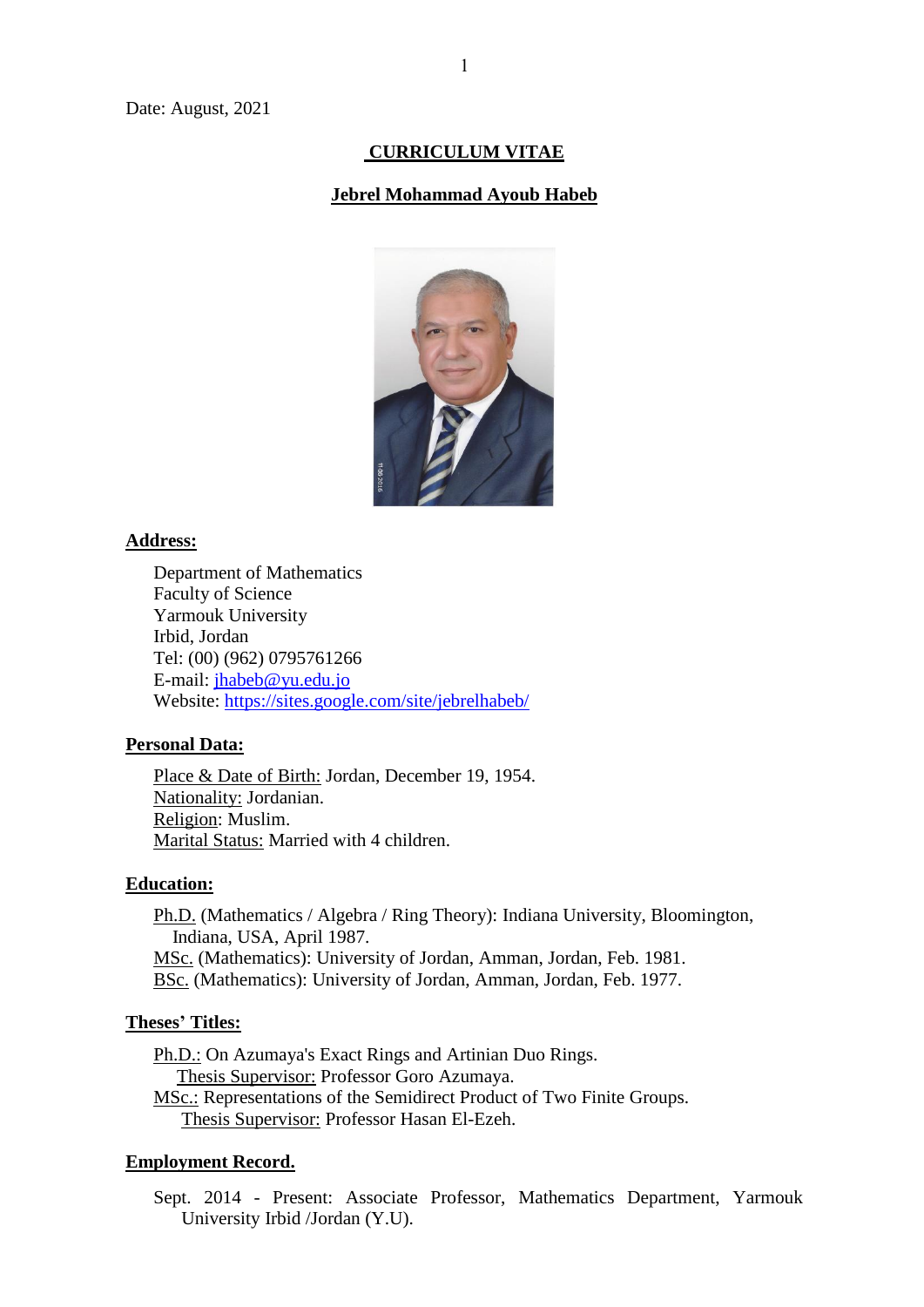February 2010- August 2014: A consultant for the Faculty of Science for the Administration and Financial Affairs (since July 2011). Hail University, KSA + Associate Professor, Mathematics Department at Hail University.

April 2004 – August 2010: Associate Professor, Mathematics Department, (Y.U).

- Sept. 2006 Sept. 2007: Associate Professor, Mathematics Department, the University of Jordan, Amman, Jordan.
- Sept. 2004 Sept. 2006: Vice Dean of the Faculty of Science, (Y.U),
- July 1987 April 2004: Assistant Professor, Mathematics Department, (Y.U).
- Sept. 2002 Sept. 2004: Assistant Dean of the Faculty of Science, (Y.U).
- Sept. 1997 Aug. 2001: Vice Dean of the Student Affairs Deanship, (Y.U).
- Sept. 1995 Aug. 1997: Chairman of Mathematics Department, (Y.U).
- Sept.1993 Aug. 1994: Visiting Professor, Mathematics Department, Jordan University of Science and Technology (JUST), Irbid /Jordan.
- Sept. 1985 May 1987: Teaching Assistant, Mathematics Department, Indiana University, Bloomington, Indiana, USA.

Sept. 1980 – Dec.1982: Lecturer, Mathematics Department, (Y.U).

Feb.1977 – Sept.1980: High School Teacher / High Schools in Jordan.

#### **Participation in Conferences:**

- 1) I gave a seminar talk entitled "An Introduction to Exact Rings" in the Mathematics Department at the University of Hail/ Hail/ KSA in 15-3-2011.
- 2) The Scientific (Year 2008) Day for Faculty of Agriculture and Science, Jarash Private University, Jarash / Jordan, 25-27/3/2008. I delivered a lecture entitled Modern Mathematics Teaching Techniques".
- 3) I gave a talk entitled "R-Automorphisims of  $R[x]$ " in the Mathematics Department at the University of Philadelphia, Amman / Jordan in 5-4-2007.
- 4) I gave a series of lectures about the self Duality Problem in the Mathematics Department at the University of Jordan/ Amman/ Jordan in the period year 2006- 2007.
- 5) I participated in the "4<sup>th</sup> International Jordanian Mathematics Conference" organized by the Jordanian Mathematical Society in Amman (Jordan) in Aug. 24 – 26, 1998 by giving a talk entitled "On the Exact Bimodules".
- 6) I attended "The Education in basic Sciences for Informatics workshop on Mathematics of Computing" held by Yarmouk University, Jan. 3 – 24, 1996.
- 7) I attended The Sub- regional Training Workshop for Users of the IRPTC Databank organized by Yarmouk University and the United Nations Environment Program in the period of Dec.  $3 - 5$ , 1996.
- 8) I gave a series of lectures in the Mathematics Department at the University of Aleppo (Syria) in the period April  $20 - 25$ , 1995.
- 9) I participated in the "Thirty-Second Scientific Week" held in Damascus (Syria) in the period of Nov.  $7 - 13$ , 1992. I gave a talk (Coauthored with Mowaffaq Hajja) entitled "On Semi-Principal Ideal Rings".
- 10) I participated in the first Jordanian Mathematical Conference held in Amman and Irbid (Jordan) in Sept.  $4 - 6$ , 1991 by giving a talk entitled "The Self – Duality of Exact Rings". The talk appeared in "The Proceedings of the First Jordanian Conference of Mathematics".
- 11) I attended "The Mathematics Workshop" held at Yarmouk University, March 1988.
- 12) I attended the "Ring Theory Conference" organized by the AMS and which was held in Newark-Columbus (Ohio), USA in 1986.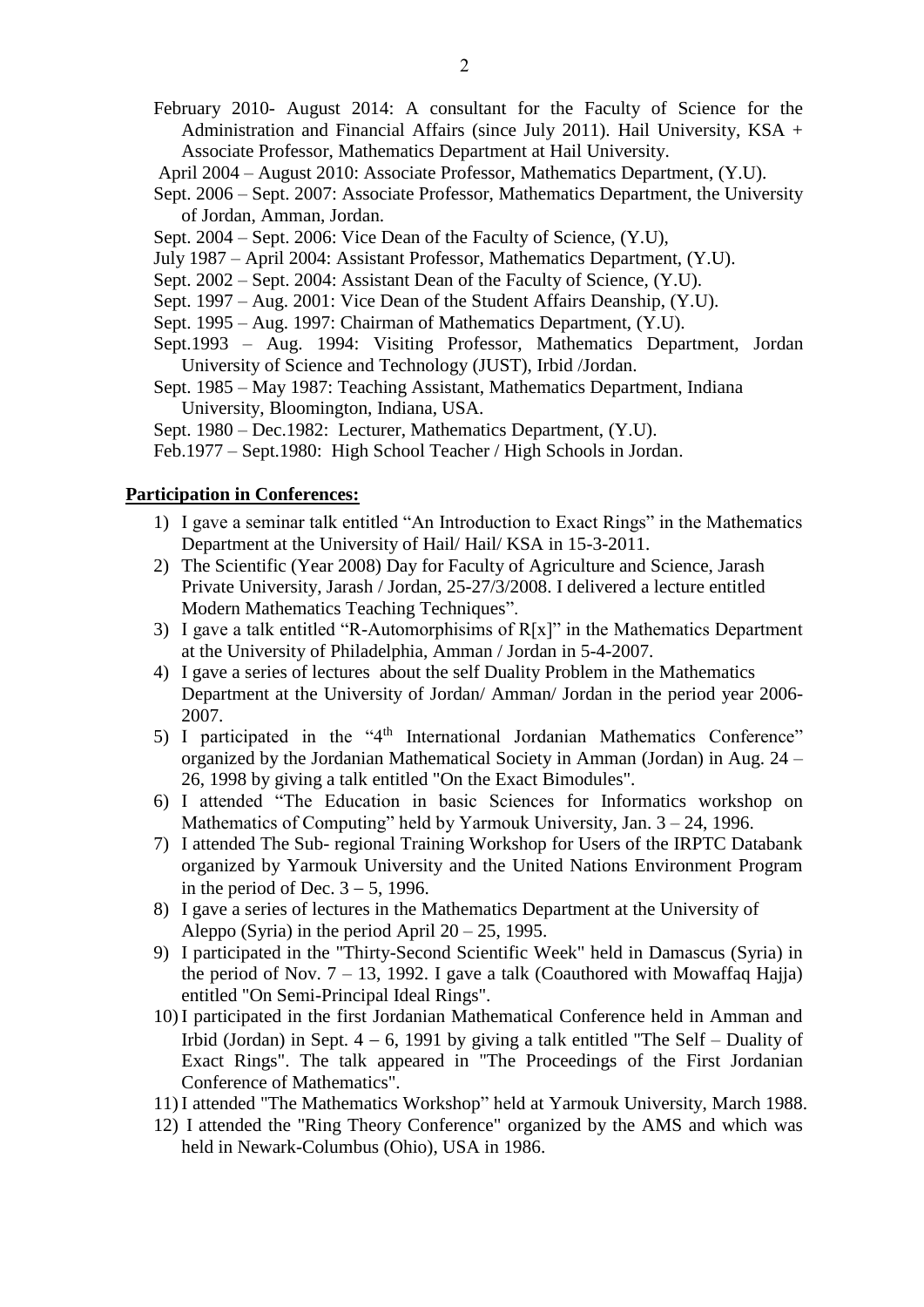## **Academic Honors and Grants:**

- 1) A scholarship from Yarmouk University for the Ph.D degree in Mathematics for the period of (Jan. 1983 – May 1987).
- 2) A Scholarship from the Ministry of Education (Jordan) for the B.Sc. in Mathematics for the period of (Sept. 1973 – Feb. 1977).

## **Teaching Experience:**

## **Graduate Courses:**

Group Theory, Ring Theory and Module Theory, Field Theory and Galois Theory.

## **Undergraduate Courses:**

Calculus. Differential Equations. Discrete Mathematics. Elementary and Advanced Linear Algebra. Set Theory. Abstract Algebra (Group Theory, Ring Theory, Field Theory). Number Theory. Applied Algebra. Topology. Real Analysis. Complex Analysis. History of Mathematics.

## **Committees:**

[1] Committees Outside Yarmouk University:

- a) I was a member of the "Accreditation Committee" formed by The Ministry of Higher Education in Jordan for accrediting the Mathematics Department at Al-Zaitoona University, Amman / Jordan, May 1996.
- b) I was a member of the "Committee for updating the  $11<sup>th</sup>$  Grade Mathematics Textbook" formed in October 1994 by The General Directorate of Curricula and Educational Technology /The Ministry of Education in Jordan.
- c) I am serving as the Problem Solving Competition Director at the Mathematics Department / Yarmouk University with cooperation with Professor Richard S. Neal: The Editor of The Problem Solving Competition at USA. (1995 – Present).
	- d) College Committees (Hai'l University/KSA, 2010-2012):
		- 1) Curriculum Committee.
		- 2) Graduate Studies Committee.
		- 3) Appointments Committee.
- e) Department Committee (Mathematics Department / Hai'l University/KSA, 2010- 2012):
	- 1) Graduate Studies Committee.
	- 2) Planning and Developing Committee.
	- 3) Curriculum Committee.
	- 4) Recruiting outstanding faculty members.
	- 5) Promotion committee.
- [2] Committees Inside Yarmouk University:
	- 1) University Committees (Yarmouk University):The strategic Plan for Yarmouk University for the years 2006 – 2010.
	- 2) The University internal organization Committee.
	- 3) Interrogation Committee for Students Contraventions (The Students Disobediences Committee).
	- 2) Interrogation Committee for Faculty Members Contraventions.
	- 3) The Election Committees for the Yarmouk University Student Union Council and for the Students Associations.
	- 4) Health Center Committee at Yarmouk University.
	- 5) Graduation Ceremony Committee.
	- 6) The Graduation Year Book (AL-Sanabil) Committee.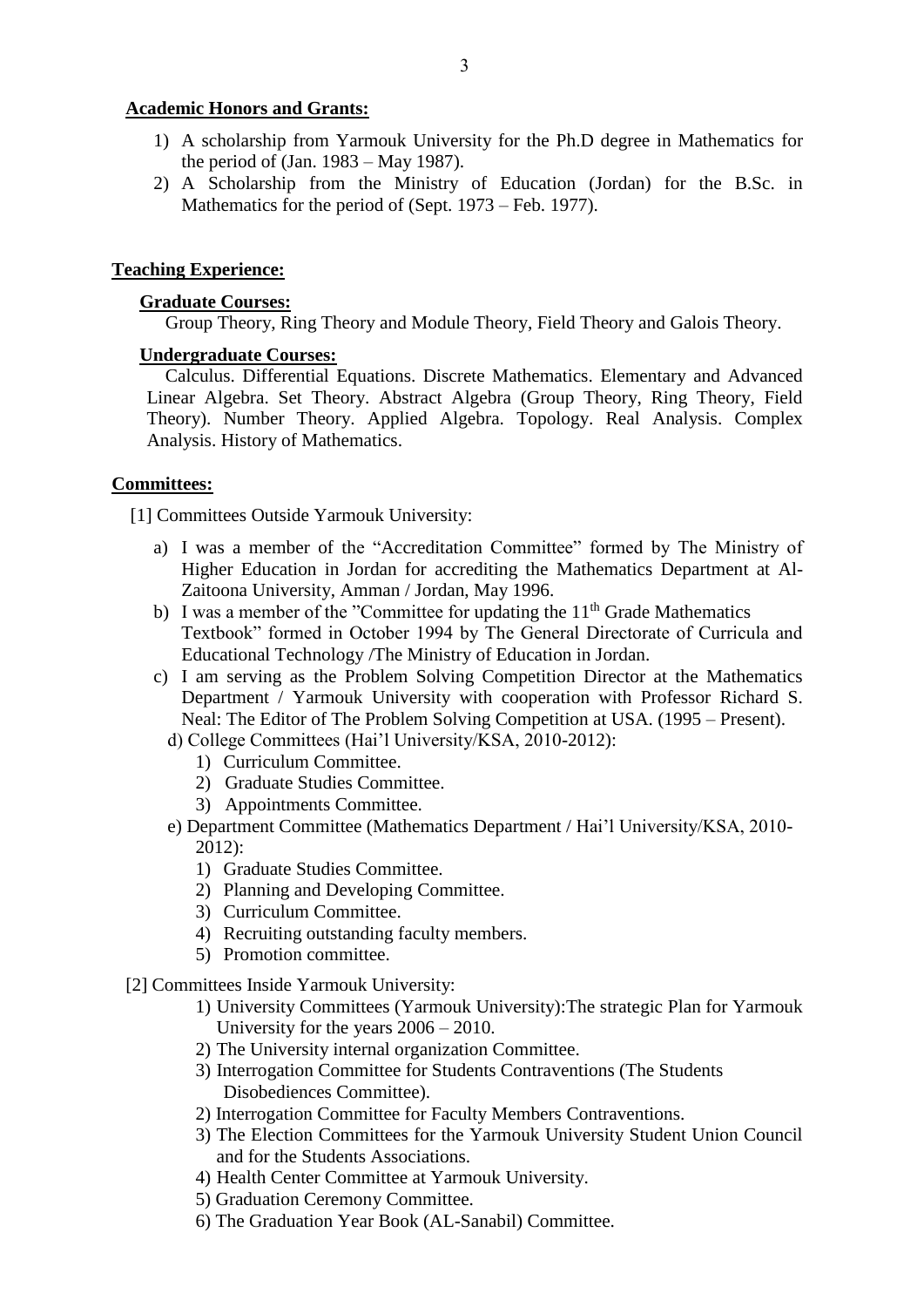- 7) The Yarmouk University Model School Advisor for the Mathematics teachers Group.
- 8) I represented the University abroad (Turkey, Lebanon and Saudi Arabia) as the leader of many Yarmouk University Culture Groups.
- 9) I represented Yarmouk University in many activities inside Jordan.
- (b) I delivered (Since 2003-2009 and for two times a year) many lectures and presentations on "Yarmouk University Laws" for the Newly Appointed Faculty Members at (The Faculty Members Development Center).
- (c) College Committees (Yarmouk University):
	- 2) Secretary of the Faculty of Science Council.
	- 3) Member of the Faculty of Science Council.
	- 4) Student Advisory Committee.
	- 5) Curriculum Committee.
	- 6) Library Committee.
	- 6) The Students Disobediences Committee.

## (d) Department Committee (Mathematics Department / Yarmouk University):

- 1) The Secretary of the Department Council.
- 2) Graduate Studies Committee.
- 3) Qualifying and Basic Exams Committees for the Master Degree.
- 4) Seminar Committee.
- 5) Library Committee.
- 6) Planning and Developing Committee.
- 7) Curriculum Committee.
- 8) The Undergraduate Aptitude Exam.

#### **Membership in Professional Organizations:**

- 1) I am a member of the **Jordan Mathematical Society** (JMS) since 1992.
- 2) I am a member of the **American Mathematical Society** (AMS) since 1984.
- 3) I am a member of the **Mathematical Association of America** (MAA) for the years 1988 – 1992 and 2005 – present.

#### **Editorial Boards**

 A member of the editorial board for **Abhath Al-Yarmouk Journal**(Pure Science And Engineering Series), Y.U, Jordan. Since January 2010

## **Refereeing**

I served as a referee for the following Academic Journals:JJMS: Jordan Journal of Mathematics and Statistics, Jordan.

- 1) The Italian Journal of Pure and Applied Mathematics.
- 2) Abhath Al-Yarmouk Journal (Pure Science and Engineering Series), Y.U, Jordan.
- 3) Arab Gulf Journal of Science Research (Al-Bahrain).
- 4) The Islamic University of Gaza Journal (Gaza Palestine).
- 5) An-Najah National University Journal (Palestine).
- 6) Jordan Journal of Applied Sciences/Applied Science University (PRIVET), Jordan.
- 7) Dirasat / University of Jordan Journal, University of Jordan, Jordan.
- 8) The International Journal of Open Problems in Computer Science and Mathematics (IJOPCM), Jordan
- 9) The Mathematics Magazine (MM) of the MAA Journals Publications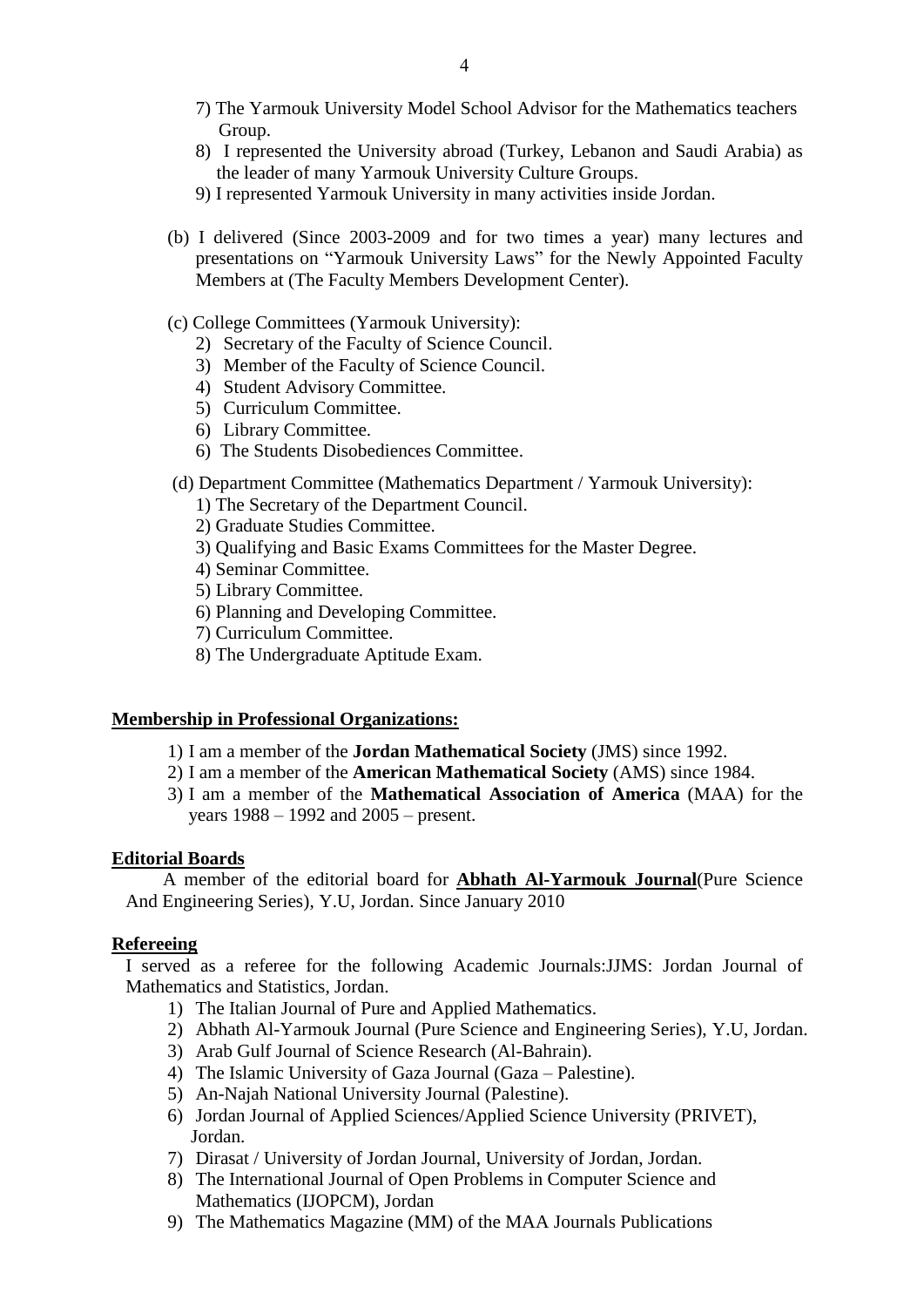# **Reviewing**

- 1) A reviewer for the AMS Mathematical Reviews since January 2006.
- 2) A reviewer for the Zentralblatt Math since January 2006.
- 3) A Proof-Reader for Abhath Al-Yarmouk Journal (Pure Science and Engineering Series), Y.U, Jordan. since 2009

# **Publications:**

- 1) Habeb, J. (**1989**). On Azumaya's Exact Rings and Artinian Duo Rings. **Communications in Algebra 17 (1): 237 – 245.**
- 2) Habeb, J. (**1990**). A Note on Zero Commutative and Duo Rings**. Math. J. Okayama Univ. 32: 73 – 76.**
- 3) Habeb, J. (**1993**). The Self-Duality of Exact Rings. **Abhath Al-Yarmouk: "Pure. Sci. & Eng." 2(1): 9-20.**
- 4) Habeb, J. (**1994**). On Certain Zero Insertive Rings. **Abhath Al- Yarmouk: "Pure. Sci. and Eng." 3(2): 9-15.**
- 5) Habeb, J., and Hajja, M. (**1997**). A Note On Semi–Principal Ideal Rings. **The Arabian Journal for Science and Engineering. 22(2A): 195 – 206.**
- 6) Habeb, J. M. (**1998**). Zero Insertive Rings of Small Orders And Zero Insertive Regular Rings. **Jour. of Inst. of Math. and Comp. Sci. (Math. Ser.) 11(1): 51– 57.**
- 7) Habeb, J. M., and Ababneh, N. (**2001**). On Artinian Serial Rings. **Mathematical Sciences Research Hot-Line 5(6): 31 – 39.**
- 8) Refai, M., Habeb, J. M., and Awawdeh, F. (**2003**). An Algorithm for Grading Mn(F). **Al- Manarah Journal. 9(2): 197- 215.**
- 9) Habeb, J. M, and Hajja, M. (**2003**). A Note on Trigonometric Identities, **Expositiones Mathematicae 21: 285 – 290.**
- 10) Habeb, J. M, and Hajja, M. (2004) Diagonal Z-Automorphisms of  $Z[x_1, x_2, ..., x_n]$ . **Algebras, Groups and Geometries. 21, No. 2, 201-210**.
- 11) Habeb, J. M, and Hajja, M. (**2008**) A Method for Establishing Trigonometric Inequalities Involving the Cotangents of the Angles of a Triangle, **Journal for Geometry and Graphics**. **12, No. 1, 11-21.**
- 12) Habeb, J. M, Hajja, M. and William Heinzer (**2012**) Conjugacy classes and invariant subrings of R-automorphisms of R[x], **Communications in Algebra**. **40 (4), 1496-1524.**
- 13) Habeb, J. M **(2016)** A review of Capelli-Rédei Theorem, Solvable Quintics, and Finite Fields. Ref.: Ms. No. MATHMAG-D-15-00191R2,
- 14)Jebrel M. Habeb (**2021**), A Note on Rigid Rings, **Italian Journal of Applied and Pure Mathematics**, accepted on 18-3-2021
- 15)Jebrel M. Habeb (**2021**), Some Properties of Balancing Numbers, *Jordan Journal of Mathematics and Statistics (JJMS)* accepted 17-8-2021*.*
- 16) A review of "A singular mathematical promenade" by (Étinne Ghys) under preparation.
- 17) With others, On Weakly Presimplifiable Group Rings, submitted to *Jordan Journal of Mathematics and Statistics (JJMS)*.

# **Reviews**

**(I) I reviewed the following papers for the AMS Mathematical Reviews since January 2006: I will mention the papers for the last few years:**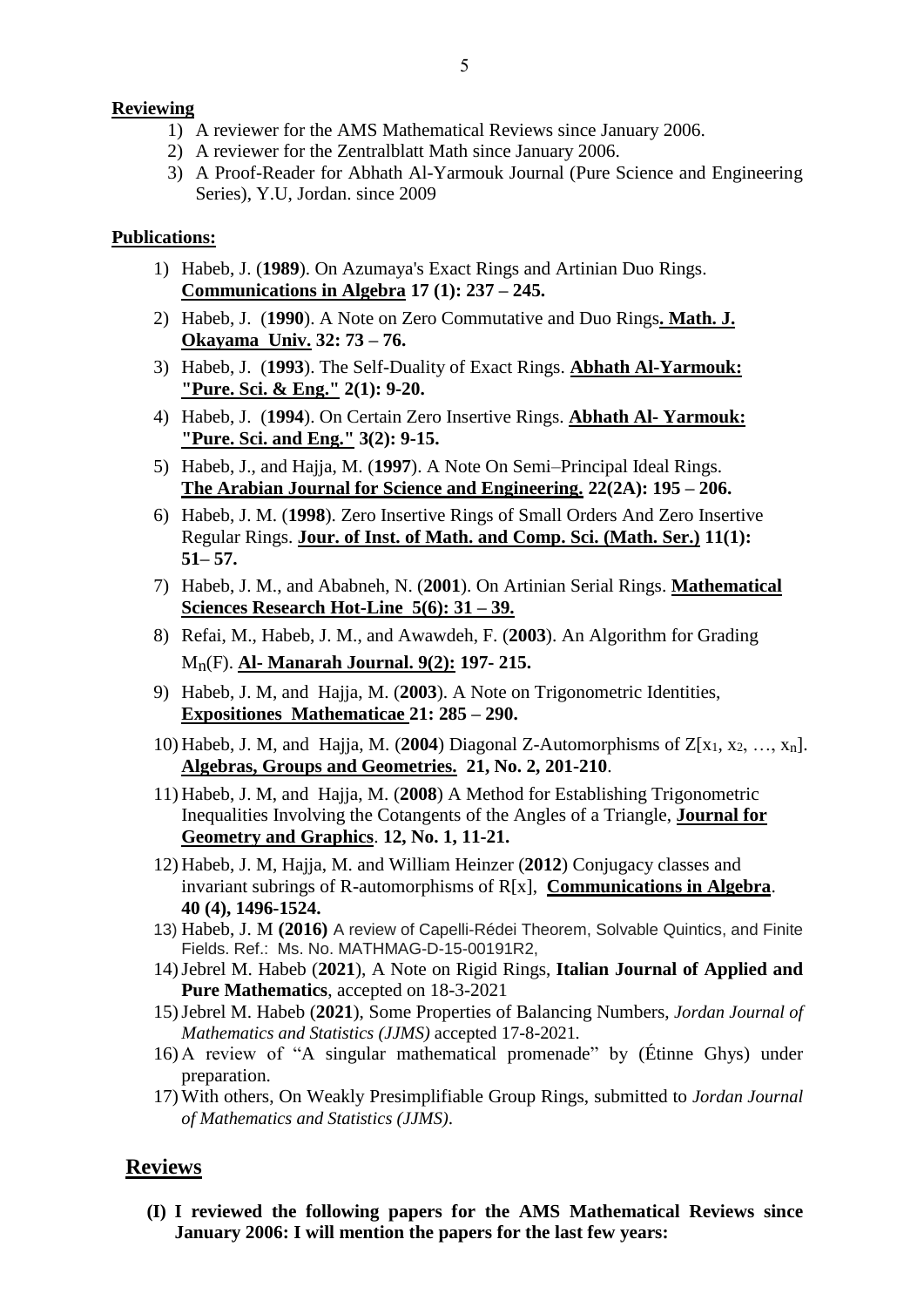- (1) David Cox, Why Eisenstein proved the Eisenstein criterion and why Schonemann discovered it first Normat 57 (2009), no. 2, 49--73, 96. 01A55 (01A50 11C08) Submitted 16-4-2010 [MR2572615](http://www.ams.org/mathscinet-getitem?mr=2572615)
- (2) Braun, Amiram, On bimodules over Noetherian PI rings, Proc. Amer. Math. Soc. , 138 (2010), no. 3, 847—852, Submitted 2010-05-01, [MR2566550](http://www.ams.org/mathscinet-getitem?mr=2566550)
- (3) Agayev, Nazim; Halicioglu, Sait; Harmanci, Abdullah, On symmetric modules Riv. Mat. Univ. Parma (8) 2 (2009), 91-99.Submitted 6-8-2010, [MR2597 324](http://www.ams.org/mathscinet-getitem?mr=2566550)
- (4) Sanh, Nguyen Van; Vu, Nguyen Anh; Ahmed, K. F. U.; Asawasamrit, S.; Thao, Le, Phuong, Primeness in module category, Asian-Eur. J. Math. 3 (2010), no. 1, 145—154. 16D10, Submitted 2-11-2010, [MR2654814](http://www.ams.org/mathscinet-getitem?mr=2566550)
- (5) Wang, Yongduo; Wu, Dejun, A note on cofinitely \$\delta\$ -lifting (supplemented) Modules, Int. J. Algebra 4 (2010), no. 9-12, 439--446. 16D10, Submitted 22-2-2011, [MR2669977](file:///I:/Personal/Dr.%20Jebrel/Dr.%20Jebrel/mathscinet-getitem)
- (6) Albu, Toma, A seventy years jubilee: the Hopkins-Levitzki theorem, Ring and module theory, 1--26, Trends Math., Birkhäuser/Springer Basel AG, Basel, 2010. 01A65 16P20 16P40), Submitted 5-7-2011, [MR2744040](file:///I:/Personal/Dr.%20Jebrel/Dr.%20Jebrel/mathscinet-getitem)
- (7) Kwak, Tai Keun; Lee, Yang, Rings over which coefficients of nilpotent polynomials are nilpotent, Internat. J. Algebra Comput. 21 (2011), no. 5, 745-- 762. 16U80 (16N40), Submitted 2012-03-27, [MR2827201](http://www.ams.org/mathscinet-getitem?mr=2827201)
- (8) El Baghdadi, S.; Jhilal, A.; Mahdou, N., On FF-rings., J. Pure Appl. Algebra 216 (2012), no. 1, 71--76., Submitted 2/4/2012, [MR2826419](http://www.ams.org/mathscinet-getitem?mr=2826419)
- (9) Diaz-Vargas, Javier; Rubio-Barrios, Carlos Jacob; Sozaya-Chan, Jose Antonio; Tapia-Recillas, Horacio, Self-invertible permutation polynomials over Zm. International Jpurnal of Algebra, Vol. 5, 2011, no. 23, 1135 – 1153, Submitted , 27/6//2012, MR2855689
- (10) Julian Freed-Brown, Matthew Holden, Michael E, Cyclotomic Polynomials, Symmetric Polynomials, and a Generalization of Euler's Totient Function, Mathematics Magazine, Vol. 85, No. 1 (February 2012), pp. 44-50, Submitted 6/10//2012, MR2892436 .
- (11) Yu, Chia-Fu, Embeddings of fields into simple algebras: generalizations and applications. J. Algebra 368 (2012), 1--20. 16R20 (11R52) Submitted 31/12//2012, MR 2955218
- (12) Fares, Youssef; Johnson, Keith, The characteristic sequence and \$p\$ -orderings of the set of \$d\$ -th powers of integers. Integers 12 (2012), no. 5, 865--876. 11C08 (13F20) Submitted 2013-05-20, MR2988552
- (13) Wei, Yangjiang; Nan, Jizhu; Tang, Gaohua. Structure of cubic mapping graphs for the ring of Gaussian integers modulo n. [Czechoslovak Mathematical Journal](http://waesearch.kobv.de/simpleSearch.do;jsessionid=D4356196EB9DB1885DE0AA2297F64761?query=journal_feed_id%3a69&plv=1) 62(137)(2012)no.2, 527-539. Submitted 01-06-2013, MR2990192
- (14) Jianming Chen, Smith Normal Form of Augmented Degree Matrix and Rational Points on Toric Hypersurface, Algebra Colloq. 20 (2013), no. 2, 327--332] Submitted 06-10-2013, MR3043317
- (15) Chakravarti, R. S.; Santha, A. Generalised injective links, Bull. Kerala Math. Assoc. 9 (2012), no. 2, 387--394. 16P50, Submitted 27-12-2013, [MR3059307](http://www.ams.org/mathscinet-getitem?mr=3059307)
- (16) Wang, Long; Wei, Junchao; Li, Libin, NZI rings.Turkish J. Math. 37 (2013), no. 5, 781--792. 16Nx. Submitted 29-01-2014, MR3105492
- (17) Hu, Su; Li, Yan, On a uniformly distributed phenomenon in matrix groups. J. Number Theory 133 (2013), no. 11, 3578--3588. 11C20 (11T23), Submitted 15- 03-2014, [MR3084288](http://www.ams.org/mathscinet-getitem?mr=3084288)
- (18) Kleyn, Aleks, Polynomials over associative D-algebra. Clifford Anal. Clifford Algebr. Appl. 2 (2013), no. 2, 97--123. 16Sxx, Submitted 31-03-
- (19) Grasegger, Georg; Horvath, Gabor; Kearnes, Keith A. Polynomial equivalence of finite rings. Aust. Math. Soc. 96 (2014), 244–257, Submitted 18-07-2014, MR3194147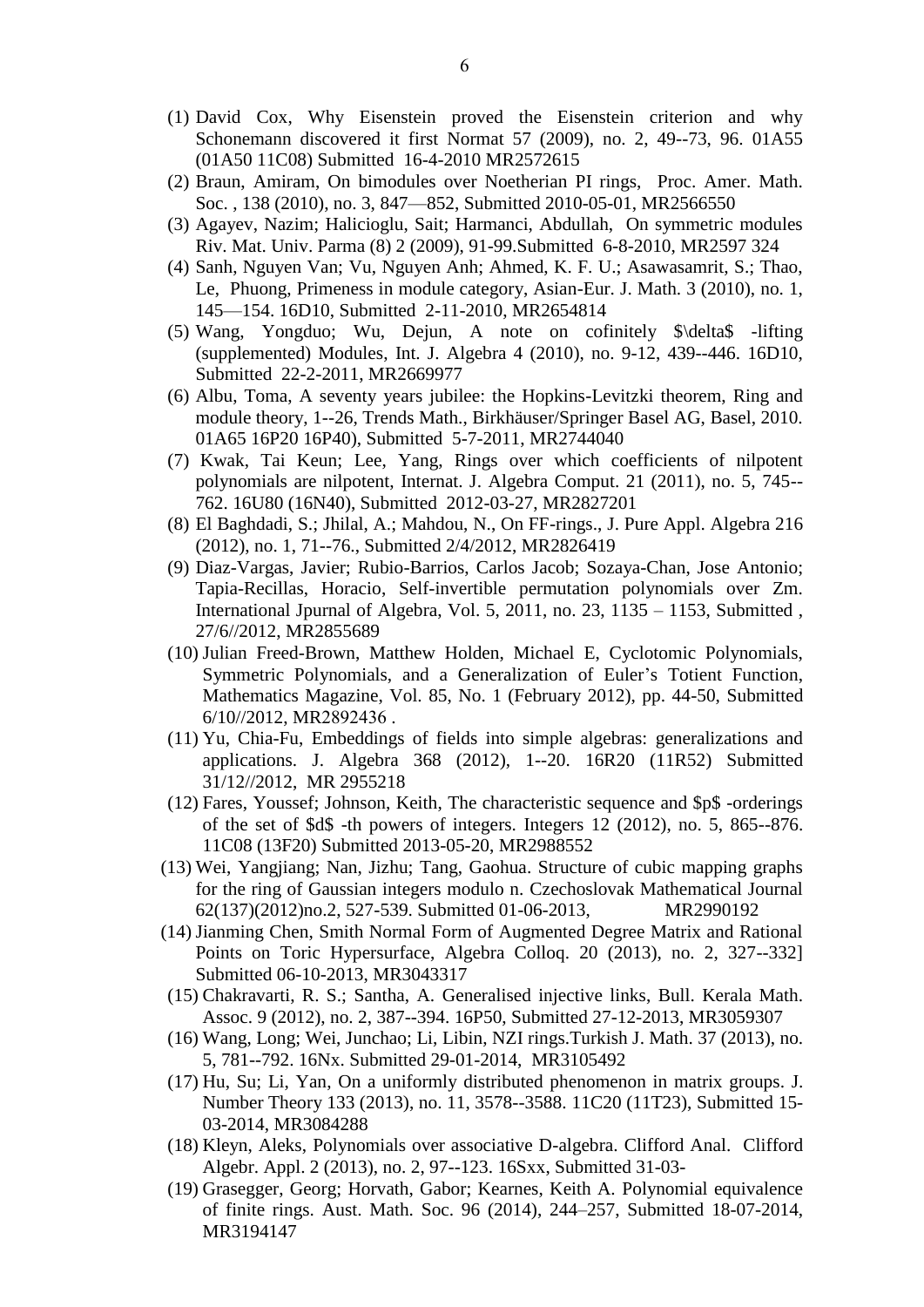- (20) Tonet, Luciane Gobbi; Cortes Wagner, Bezout duo and distributive partial skew power series rings, Publ. Math. Debrecen 83 (2013), no. 4, 547—568, Submitted 23-07-2014, [MR3150827](http://www.ams.org/mathscinet-getitem?mr=3150827)
- (21) Ullah, Ehsan; Shah, Tariq, Half-factoriality in subrings of trigonometric polynomial rings, Tendˆencias em Matem´ atica Aplicada e Computacional, 14, N. 2 (2013), 173-186, Submitted 05-12-2014, MR3197863
- (22) Shakir Ali, Mohammad Ashraf, Mohammad Salahuddin Khan, Joso Vukman Commutativity of rings involving additive mappings, [Quaestiones](http://www.nisc.co.za/products/12/journals/quaestiones-mathematicae)  [Mathematicae,](http://www.nisc.co.za/products/12/journals/quaestiones-mathematicae) [Volume 37,](http://www.nisc.co.za/products/12/journals/quaestiones-mathematicae#volume37) [issue 2,](http://www.nisc.co.za/products/12/journals/quaestiones-mathematicae#issue37-2) 2014, pages: 215–229, Submitted 07-12- 2014, MR3225557
- (23) Sesiano, Jacques, Abu Kamil's Book on Mensuration From Alexandria, through Baghdad, 359--408, Springer, Heidelberg, 2014. 01A30, Submitted 26- 12-2014, MR3203890
- (24) Mistri, Raj Kumar; Pandey, Ram Krishna, Derivative of an ideal in a number ring, Integers 14 (2014), Paper No. A24, 12 pp. Submitted 01-01-2015, MR3225911
- (25) Randell Heyman, Igor E. Shparlinski, On Shifted Eisenstein Polynomials, Period. Math. Hungar. 69 (2014), no. 2, 170--181. 11C08, Submitted 10-04- 2015, [MR3278954](http://www.ams.org/mathscinet-getitem?mr=3278954)
- (26) Lucio Centrone, Alessio Cirrito, Y-proper graded cocharacters of upper triangular matrices of order m graded by the m -tuple  $\phi = (0,0,1,...,m-2)$ , Journal of Algebra 425(2015) 546 – 562, Submitted 07-06-2015, MR3295995
- (27) Gröger, Detlef, A Variation on Gauss's Third proof of the Quadratic Reciprocity Law Mitt. Math. Ges. Hamburg 34 (2014), 33--37. 11A15 01A70) Submitted 26-07-2015 MR3309611
- (28) Brunyate, Adrian; Clark, Pete L. Extending the Zolotarev-Frobenius approach to quadratic reciprocity. Ramanujan J. 37 (2015), no. 1, 25--50. 11A15 (13F05 13F10), Submitted 31-08-2015, MR3338036
- (29) Hashimoto, Mitsuyasu, Equivariant total ring of fractions and factoriality of rings generated by semi-invariants. Comm. Algebra 43 (2015), no. 4, 1524-- 1562. 13A50 (13F15 14L15), Submitted 15-09-2015, [MR3314628](http://www.ams.org/mathscinet-getitem?mr=3314628)
- (30) Alaoui Ismaili, K.; Mahdou, N, Coherence in amalgamated algebra along an ideal. Bull. Iranian Math. Soc. 41(2015), no. 3, 625--632. 13Dxx Submitted 29- 10-2015, [MR3359890](http://www.ams.org/mathscinet-getitem?mr=3359890)
- (31) Freudenburg, Gene, An affine version of a theorem of Nagata, Kyoto J. Math. 55 (2015), no. 3, 663--672. 13F20 (13N15), Submitted 2016-02-02, MR3395985
- (32) Kawai, Hideyasu; Onoda, Nobuharu, Commutative rings over which algebras generated by idempotents are quotients of group algebras, J. Commut. Algebra 7 (2015), no. 3, 373--391. 13Axx (16S34), Submitted 27-03-2016 [MR3433988](http://www.ams.org/mathscinet-getitem?mr=3433988)
- (33) Hong, Shaofang; Qin, Xiaoer; Zhao, Wei, Necessary conditions for reversed Dickson polynomials of the second kind to be permutational, Finite Fields, Appl. 37 (2016), 54--71. 11T06 (11C08 11T55), Submitted 10-04-2016, [MR3426578](http://www.ams.org/mathscinet-getitem?mr=3426578)
- (34) Ferreira, Jorge N. M. and Fleischmann, Peter, the invariant fields of the Sylow groups of classical groups in the natural characteristic. Communications in Algebra 44: 977–1010, 2016, Submitted 26-08-2016, MR3463125
- (35) Khomovsky, Dmitry I, On the relationship between the number of solutions of congruence systems and the resultant of two polynomials. Integers 16 (2016), Paper No. A41, 7 pp. 11C20 (11C08). Submitted 12-11-2016, [MR3512871](http://www.ams.org/mathscinet-getitem?mr=3512871)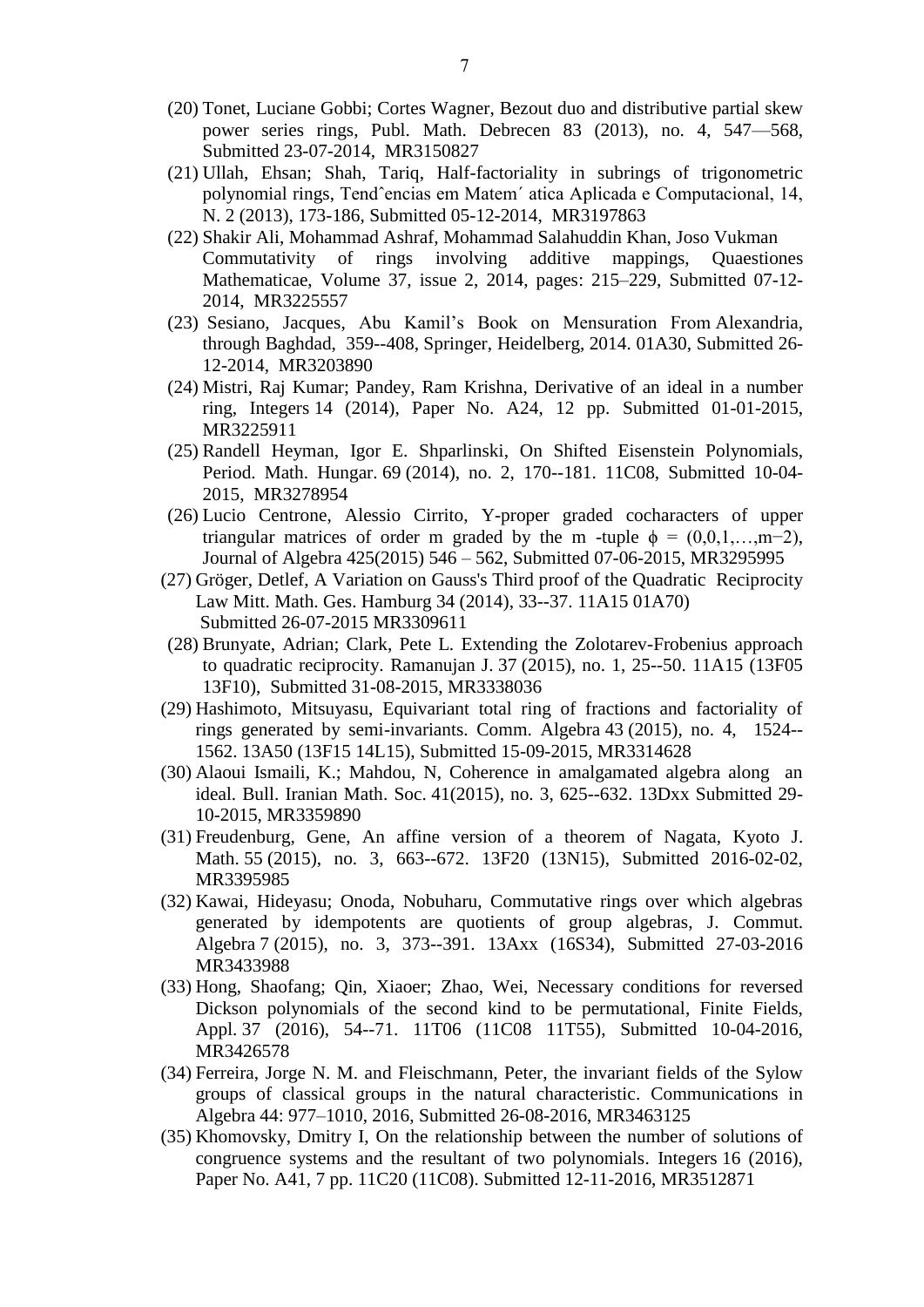- (36) Wei, Yangjiang; Su, Huadong; Tang, Gaohua, Unit groups of quotient rings of complex quadratic rings. *Front. Math. China* **11** (2016), no. 4, 1037--1056. 13M05 (05C05 11A07) Submitted 2016-12-25, [MR3531044](http://www.ams.org/mathscinet-getitem?mr=3531044)
- (37) Davoudian, Maryam; Halali, Ahmad; Shirali, Nasrin, On \$\alpha\$-almost Artinian modules. *Open Math.* 14 (2016), 404--413. 16P60 (13E10 16P20 16P40), Submitted 2017-01-14, MR3519787
- (38) Kara, Yeliz; Tercan, Adnan, Modules whose certain submodules are essentially embedded in direct summands, Rocky Mountain J. Math. 46 (2016), no. 2, 519 —532, Submitted 2017-02-18, [MR3529081](http://www.ams.org/mathscinet-getitem?mr=3529081)
- (39) Badziahin, Dmitry, Finding special factors of values of polynomials at integer Points, Int. J. Number Theory 13 (2017), no. 1, 209—228, Submitted 2017-04-11, MR3573420
- (40) Tribak, Rachid; Talebi, Yahya; Moniri Hamzekolaee, Ali Reza; Asgari, Samira, \$\oplus\$-supplemented modules relative to an ideal, Hacet. J. Math. Stat. 45 (2016), no. 1, 107--120. 16D10 (13C13), Submitted 2017-04-23 MR3524814
- (41) Ansari-Toroghy, H.; Farshadifar, F.; Pourmortazavi, S. S. On the \$P\$- interiors of submodules of Artinian modules. Hacet. J. Math. Stat. 45 (2016), no. 3, 675-- 682. 13C13 (13E10) Submitted 2017-06-20, [MR3588217](http://www.ams.org/mathscinet-getitem?mr=3588217)
- (42) Proust, Christine, Interpretation of reverse algorithms in several Mesopotamian texts. Translated by Micah Ross, The history of mathematical proof in ancient traditions, 384--422, Cambridge Univ. Press, Cambridge, 2015. 01A17, Submitted 31-8-2017, [MR3497287](http://www.ams.org/mathscinet-getitem?mr=3497287)
- (43) Dobbs, David E., Reduced commutative rings where polynomials have many roots, Indian J. Math. 58 (2016), no. 3, 323--346. 13B25 (13E10), Submitted 31- 8-2017 MR3616513
- (44) Pandey, Ram Krishna; Saxena, Rohit, On some conjectures about arithmetic partial differential equations, J. Integer Seq. 20 (2017), no. 5, Art. 17.5.2, 12 pp. 11A25 (11A51), Submitted 2017-12-13 [MR3669599](https://mathscinet.ams.org/mathscinet-getitem?mr=3669599)
- (45) Tabue, Alexandre Fotue; Mouaha Christophe, Non-isomorphic pure finite chain rings, Afr. Mat. 28 (2017), no. 5-6, 717--725. 13M05 (13H10 13M10), Submitted 2018-01-05, [MR3687386.](https://mathscinet.ams.org/mathscinet-getitem?mr=3687386)
- (46) Esmkhani, M. A.; Jafarian Amiri, S. M., The probability that the multiplication of two ring elements is zero. J. Algebra Appl. 17 (2018), no. 3, 1850054, 9 pp. 13M05 (13A05) Submitted 2018-07-08. [MR3760023.](https://mathscinet.ams.org/mathscinet-getitem?mr=3760023)
- (47) Leonetti Paolo; Marino, Andrea, Sums of multivariate polynomials in finite subgroups. Int. J. Number Theory 14 (2018), no. 2, 301--311. Submitted 2018- 11-04, [MR3761494.](https://mathscinet.ams.org/mathscinet-getitem?mr=3761494)
- (48) Eftekhari, Sina; Khorsandi, Mahdi Reza, MCD-finite domains and ascent of IDF property in polynomial extensions, Comm. Algebra 46 (2018), no. 9, 3865--3872. 13F20 (13F15 13G05), Submitted 2018-12-29.
- (49) Takıl Mutlu, Figen, On matrix rings with the SIP and the ads, Turkish J. Math. 42 (2018), no. 5, 2657--2663. 16D10 (16D20 16D25 16S50), Submitted 2019-03-01, [MR3866178](https://mathscinet.ams.org/mathscinet-getitem?mr=3866178)
- (50) Shen, L. Group rings with annihilator conditions, Acta Math. Hungar. 156 (2018), no. 1, 38--46. 16S34 (16D25 20C05), Submitted 2019-05- 2[8MR3856900](https://mathscinet.ams.org/mathscinet-getitem?mr=3856900)
- (51) Moyon, Marc, The Liber Restauracionis: a newly discovered copy of a mediæval algebra in Florence. Historia Math. 46 (2019), 1--37. Submitted 2019- 08-28, [MR3926572](https://mathscinet.ams.org/mathscinet-getitem?mr=3926572)
- (52) Şengelen Sevim, Esra; Arabacı, Tarık, Tekir, Ünsal; Koç, Suat, On \$S\$-prime submodules Turkish J. Math. 43 (2019), no. 2, 1036--1046. 16P40 (13A15 16D60), Submitted 2019-10-7, [MR3935691](https://mathscinet.ams.org/mathscinet-getitem?mr=3935691)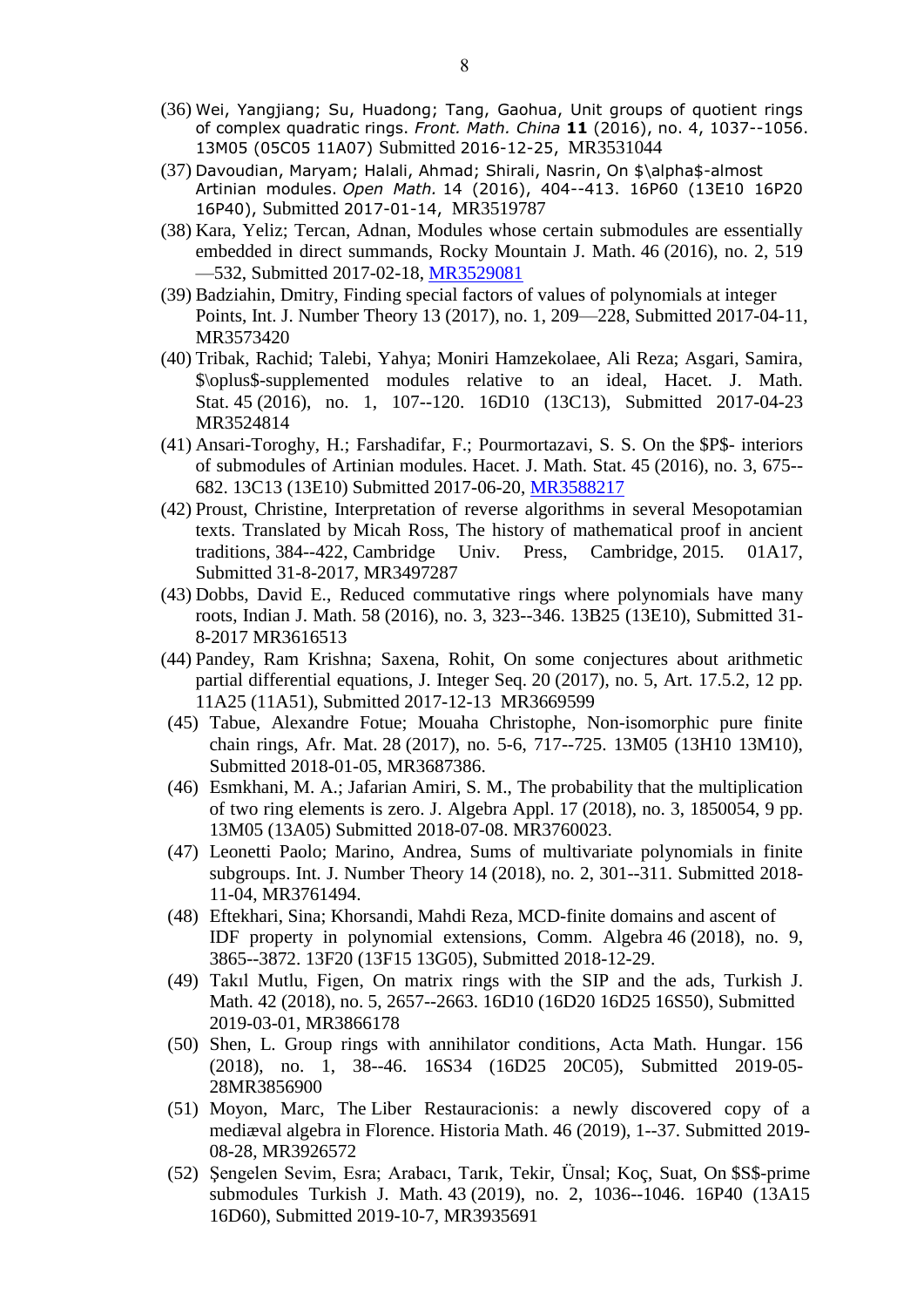- (53) Karamzadeh, O. A. S.; Nazari, N., On maximal commutative subrings of noncommutative rings, Comm. Algebra 46 (2018), no. 12, 5083--5115. 16P70 (13E10 16L30 16N60 16P10 16U70), Submitted 2019-12-22, [MR3923745](https://mathscinet.ams.org/mathscinet-getitem?mr=3923745)
- (54) Fotue-Tabue, Alexandre; Mouaha, Christophe, On the lattice of cyclic codes over finite chain rings, Algebra Discrete Math. 27 (2019), no. 2, 252—268, 94B15 (13M05 16P10), Submitted 2020-01-26, [MR3982306](https://mathscinet.ams.org/mathscinet-getitem?mr=3982306)
- (55) V. T. Markov and A. A. Tuganbaev, Rings with polynomial identity and centrally essential rings, Beitr Algebra Geom (2019) 60:657–661, <https://doi.org/10.1007/s13366-019-00447-w>, Submitted 2020-01-15, [MR4025466](https://mathscinet.ams.org/mathscinet-getitem?mr=3982306)
- (56) Ahmed, Malik Tusif, Dumitrescu, Tiberiu\ and Khadam, M. Azeem, Commutative rings with absorbing factorization, Comm. Algebra 48 (2020), no. 12, 5067--5075], 13A15 (13F15) Submitted 2020-12-16 MR4150719
- (57) Belshoff, Richard; Kline, Daniel; Rogers, Mark W., Sets of lengths of powers of a variable, Rocky Mountain J. Math. 49 (2019), no. 3, 729--741. 13A05 (13E10) Submitted 2021-1-18, [MR3983297](https://mathscinet.ams.org/mathscinet-getitem?mr=3983297)
- (58) Chang, Gyu Whan; Oh, Dong Yeol, Divisibility properties of twisted semigroup rings, Comm. Algebra 48 (2020), no. 3, 1191--120013A02, (13A15, 13F15, 20M35), Submitted 2021-2-2, [MR4079525](https://mathscinet.ams.org/mathscinet-getitem?mr=4079525)
- (59) Burcu Nisanc Turkmen and Ergul Turkmen,  $\delta_{ss}$ -supplemented modules and rings, DOI: 10.2478/auom-2020-0041 An. St. Univ. Ovidius Constanta Vol. 28(3), 2020, 193-216, Submitted 2021-6-5, MR4193199

## **(II)I reviewed the following papers for the ZENTRALBLATT MATH Reviews since January 2006: I will mention the papers for the few years:**

- (1) Lee, Sang Cheol, Multiplication modules whose endomorphism rings are integral domains, Bull. Korean Math. Soc. 47, No. 5, 1053-1066 (2010). Submitted 2011- 02-02 22:49:27, DE058041993
- (2) Illusie, Luc; Beilinson, Alexander; Bloch, Spencer; Drinfeld, Vladimir, Reminiscences of Grothendieck and his school, Notices Am. Math. Soc. 57, No. 9, 1106-1115 (2010)., Submitted 2011-03-24 5:49:00, DE058042239
- (3) Cifuentes, Veronica; Lezama, Oswaldo, Testing freeness over Hermite rings, J. Math. Sci. Adv. Appl. 5, No. 2, 289-306 (2010), Submitted 2011-04-0316:04:01, DE058279730
- (4) El Bachraoui, Mohamed, On relatively prime subsets and supersets, Integers, 10, No. 5, 565-574 (2010). Submitted 2011-04-15 13:38:45, DE058222863
- (5) Effinger, Gove, Toward a complete twin primes theorem for polynomials over finite fields, Mullen, Gary L. (ed.) et al., Finite fields and applications. Proceedings of the eighth international conference on finite fields and applications, Melbourne, Australia, July 9--13, 2007. Providence, RI: American Mathematical Society (AMS) (ISBN 978-0-8218-4309-3/pbk). Contemp. Math. 461, 103-110 (2008)., Submitted 2011-06-10 04:43:20, [Zbl pre05575554,](http://www.zentralblatt-math.org/zmath/en/search/?q=an:05575554) DE055755545
- (6) Ben Nasr, Mabrouk; Jarboui, No\^omen, On maximal non-valuation subrings, Houston J. Math. 37, No. 1, 47-59 (2011). Submitted 2011-09-08 11:20:0 [Zblpre05877201,](http://www.zentralblatt-math.org/zmath/en/search/?q=an:05877201) DE058772011
- (7) Frei, Christopher; Frisch, Sophie, Non-unique factorization of polynomials over residue class rings of the integers, Commun. Algebra 39, No. 4, 1482-, 1490 (2011)., Submitted 2011-09-29 23:19: [Zbl pre05880627,](http://www.zentralblatt-math.org/zmath/en/search/?q=an:05880627) DE058806272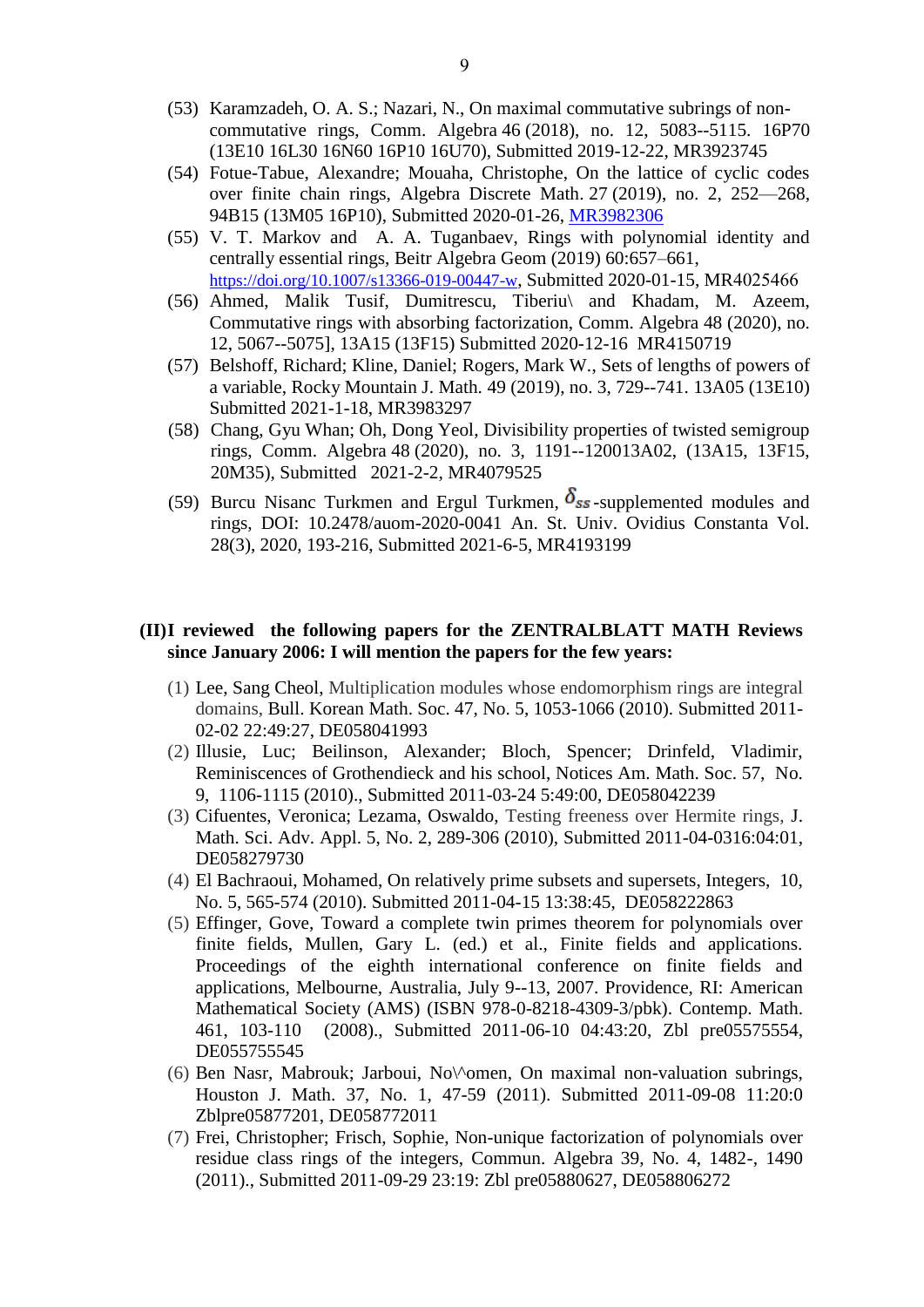- (8) Garefalakis, Theodoulos, On the action of GL\$  $2(\Bbb{B}b F q)\$ \$ on irreducible, polynomials over \$\Bbb F\_q\$, J. Pure Appl. Algebra 215, No.8, 1835-1843, (2011)., Submitted 2011-10-18 23:17:01, [Zbl pre05886343,](http://www.zentralblatt-math.org/zmath/en/search/?q=an:05886343) DE058863439
- (9) Gomez-Calderon, Javier; Perriello, Andrew, Cyclotomic polynomials of the second kind, Far East J. Math. Sci. (FJMS) 30, No. 2, 211-219 (2008). Submitted 2011-10-27 12:57:34, [Zbl pre05495210,](http://www.zentralblatt-math.org/zmath/en/search/?q=an:05495210) DE054952100
- (10) Xiong, Maosheng, The fluctuations in the number of points on a family of curves over a finite field, J. Th\'eor. Nombres Bordx. 22, No. 3, 755-769 (2010). Submitted 2011-12-09 04:56:55, [Zbl pre05955265,](http://www.zentralblatt-math.org/zmath/en/search/?q=an:05955265) DE059552658
- (11) Johnson, Keith, Super-additive sequences and algebras of polynomials Proc. Am. Math. Soc. 139, No. 10, 3431-3443 (2011), .Submitted 2012-03-06 22:10:05, [Zbl](http://www.zentralblatt-math.org/zmath/en/search/?q=an:05959484)  [pre05959484,](http://www.zentralblatt-math.org/zmath/en/search/?q=an:05959484) DE059594845
- (12) Bhattacharjee, Papiya; Drees, Kevin M.; McGovern, Warren Wm, Extensions of commutative rings, Topology Appl. 158, No. 14, 1802-1814 (2011), Submitted 2012-04-04 13:18:46., [Zbl pre05949213,](http://www.zentralblatt-math.org/zmath/en/search/?q=an:05949213) DE059492139
- (13) Ostafe, Alina; Shparlinski, Igor E.; Winterhof, Arne, Multiplicative character sums of a class of nonlinear recurrence vector sequences, Int. J. Number Theory 7, No. 6, 1557-1571 (2011)., Submitted, 2012-04-21, 22:49:24, [Zblpre05955378,](http://www.zentralblatt-math.org/zmath/en/search/?q=an:05955378) DE059553780
- (14) Bedratyuk, Leonid, The Poincar'e series for the algebra of covariants of a binary form, int. J. Algebra 4, No. 25-28, 1201-1207 (2010).Submitted2012-05- 1823:41:08, [Zblpre05994122,](http://www.zentralblatt-math.org/zmath/en/search/?q=an:05994122) DE059941226
- (15) Lagrange, John D., Characterizations of three classes of zero-divisor graphs, Can. Math. Bull. 55, No. 1, 127-137 (2012)., Submitted 2012-06-29 19:56:28, [Zbl](http://www.zentralblatt-math.org/zmath/en/search/?q=an:06012604)  [pre06012604,](http://www.zentralblatt-math.org/zmath/en/search/?q=an:06012604) DE060126040.
- (16) Braun, Amiram, On the Gorenstein property for modular invariants, J. Algebra 345, No. 1, 81-99 (2011)., Submitted 2012-07-22 17:49:08, [Zblpre06022749,](http://www.zentralblatt-math.org/zmath/en/search/?q=an:06022749) DE060227491.
- (17) Roitman, Moshe, A quasi-local half-factorial domain with an atomic non-halffactorial integral closure, J. Commut. Algebra 3, No. 3, 431-438 (2011), Submitted 2012-07-22 18:03:50, [Zblpre06030527,](http://www.zentralblatt-math.org/zmath/en/search/?q=an:06030527) DE060305275
- (18) Lucas, Thomas G, Generally \$t\$-linkative domains, J. Algebra Appl. 11, No. 2, 1250027, 27 p. (2012), Submitted 2012-10-12 15:12:42 Zblpre06037675 DE06037675X
- (19) Oduor, O.M., Automorphisms of a certain class of completely primary finite rings, Int. J. Pure Appl. Math. 74, No. 4, 465-482 (2012), Submitted 2012-10- 23 22:50:, Zbl pre06055401,DE06055401X.
- (20) Andruszkiewicz, R.R.; Pryszczepko, K., The classification of commutative, noetherian, filial rings with identity, Commun. Algebra 40, No. 5, 1690-1703 (2012). Submitted 2012-12-06 11:33:37 [Zbl pre06064324](http://www.zentralblatt-math.org/zmath/en/search/?q=an:06064324) DE060643245
- (21) Sato, Junro; Oda, Susumu; Yoshida, Ken-Ichi, On integral domains with cyclic group actions, J. Algebra Appl. 10, No. 3, 491-508 (2011). Submitted 2012-12- 28 20:13:53 [Zbl pre05987541](http://www.zentralblatt-math.org/zmath/en/search/?q=an:05987541) DE059875416
- (22) Ghanem, Manal; Wyn-Jones, Alun; Al-Ezeh, Hassan, Presimplifiable and cyclic group rings, Commun. Algebra 40, No. 8, 3036-3046 (2012). Submitted 2013- 01-28 14:07:56 [Zbl pre06095384](http://www.zentralblatt-math.org/zmath/en/search/?q=an:06095384) DE060953847
- (23) Dhorajia, Alpesh M, Symplectic modules over overrings of polynomial rings, Indian J. Pure Appl. Math. 43, No. 4, 371-390 (2012, Submitted 2013-04-02 21:15 [Zbl pre06107843](http://www.zentralblatt-math.org/zmath/en/search/?q=an:06107843) DE06107843X
- (24) Fontana, Marco; Houston, Evan; Lucas, Thomasm, Factoring ideals in integral domains, Lecture Notes of the Unione Matematica Italiana 14. Berlin: Springer; Bologna: UMI (ISBN 978-3-642-31711-8/pbk; 978-3-642-31712-5/ebook). viii,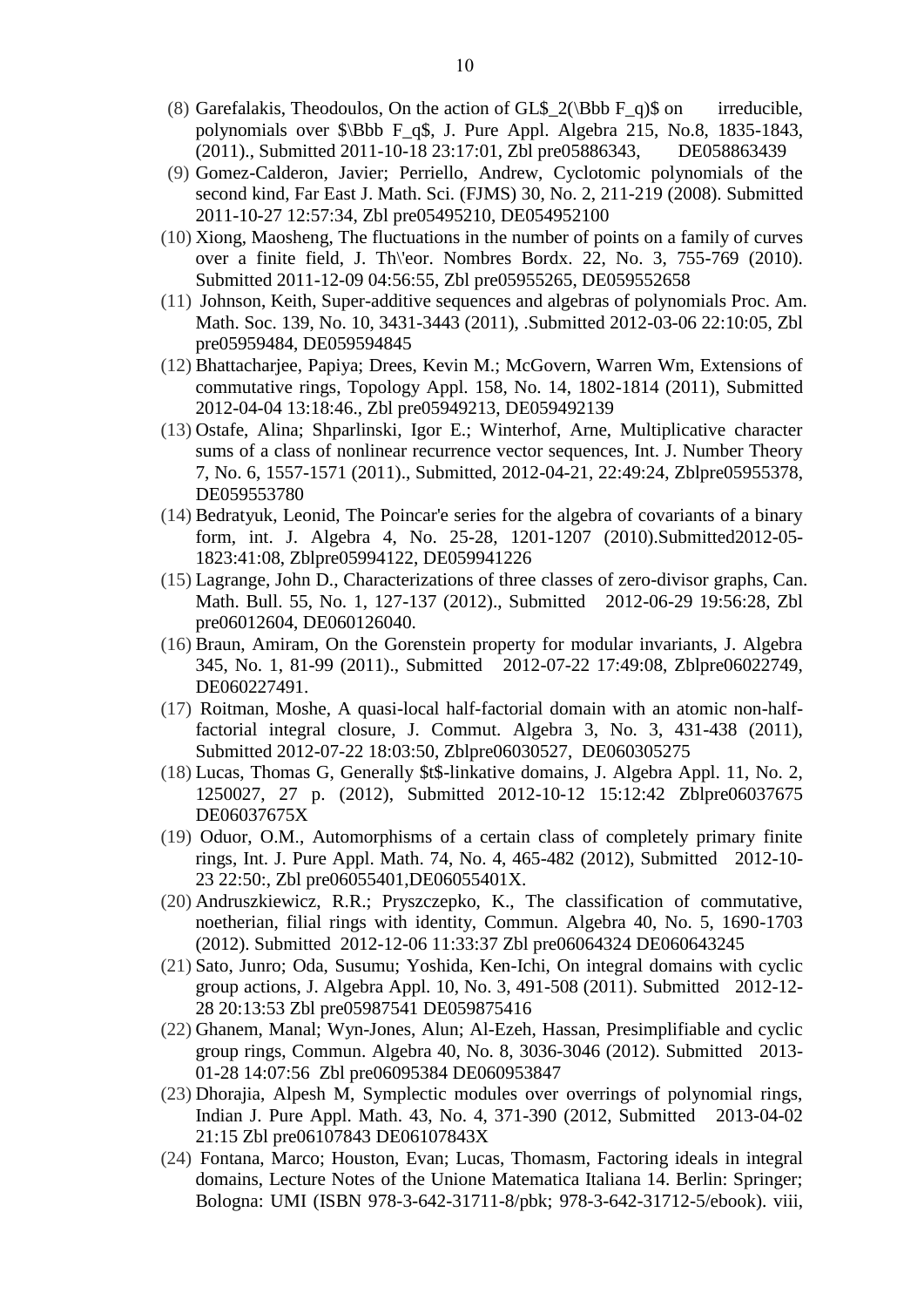164~p. EUR~42.75; \\$~49.95; \\$~49.95/ebook (2013)., Submitted 2013-04-05 21:20:07 [Zbl pre06062045](http://www.zentralblatt-math.org/zmath/en/search/?q=an:06062045) DE060620456

- (25) Fuchs, L\'aszl\'o, On kernel modules of cotorsion pairs, Str\"ungmann, Lutz (ed.) et al., Groups and model theory. In honor of R\"udiger G\"obel's 70th birthday. Proceedings of the conference, conference center ``Die Wolfsburg", M\"uhlheim an der Ruhr, Germany, May 30--June 3, 2011. Providence, RI: American Mathematical Society (AMS) (ISBN 978-0-8218-6923-9/pbk; 978-0-8218-9098- 1/ebook). Contemporary Mathematics 576, 95-103 (2012)., Submitted 2013-05- 29 00:04:23 [Zbl pre06114425](http://www.zentralblatt-math.org/zmath/en/search/?q=an:06114425) DE061144259
- (26) Sezer, M\"ufit, Coinvariants and the regular representation of a cyclic \$P\$-group, Math. Z. 273, No. 1-2, 539-546 (2013)., Submitted 2013-06-11 22:24 [Zbl](http://www.zentralblatt-math.org/zmath/en/search/?q=an:06134693)  [pre06134693](http://www.zentralblatt-math.org/zmath/en/search/?q=an:06134693) DE061346933
- (27) Takahashi, Hidemi, The mathematical sciences in Syriac: from Sergius of Resh- 'Aina and Severus Sebokht to Barhebraeus and Patriarch Ni'matallah, Ann. Sci. 68, No. 4, 477-491 (2011)., Submitted 2013-06-11 22:24 [Zbl pre06154760](http://www.zentralblatt-math.org/zmath/en/search/?q=an:06154760) DE06154760X
- (28) E. Graham Evans and Phillip Griffith, A Brief History of Order Ideals, Peeva, Irena (ed.), Commutative Algebra, Expository papers dedicated to David Eisenbud on the occasion of his 65th birthday, New York, NY: Springer (ISBN 978-1-4614-5291-1/hbk; 978-1-4614-5293-8/ e book). 393-417 (2013), Submitted 2013-10-22 21:35:50 [Zbl pre06153306](http://zbmath.org/?q=an:06143452) DE06153306X
- (29) Hajja, Mowaffaq, Algorithms for Calculating the Inverse of a Given R-Automorphism of R[x], Communications in Algebra, 40: 4031 – 4041, 2012, Submitted 2013-10-22 21:45:28 [Zbl pre06143452](http://zbmath.org/?q=an:06143452) DE061434526
- (30) Goldsmith, B.; Zanardo, P., On maximal relatively divisible submodules, Houston J. Math. 39, No. 2, 387-404 (2013). Submitted 2013-11-02 21:21:40 [Zbl pre06187996](http://zbmath.org/?q=an:06187996) DE061879969
- (31) Colom\'e-Nin, Gemma, Associated primes of (non-standard) multigraded modules, Commun. Algebra 41, No. 9, 3541-3558 (2013). Submitted 2014-01- 04 14:13:05 [Zbl pre06211989](http://zbmath.org/?q=an:06211989) DE062119896
- (32) Kobayashi, Ei; Kuroda, Shigeru, A Galois counterexample to Hilbert's fourteenth problem in dimension three with rational coefficients, Masuda, Kayo (ed.) et al., Affine algebraic geometry. Proceedings of the conference, Osaka, Japan, March 3--6, 2011. Dedicated to Professor Masayoshi Miyanishi on the occasion of his 70th birthday. Hackensack, NJ: World Scientific (ISBN 978-981-4436-69-4/hbk; 978-981-4436-71-7/ebook). 128-134 (2013). Submitted 2014-01-06 18:01:40 [Zbl pre06212736](http://zbmath.org/?q=an:06212736) DE06212736X
- (33) Olberding, Bruce, Prescribed subintegral extensions of local Noetherian domains, J. Pure Appl. Algebra 218, No. 3, 506-521 (2014). Submitted 2014-03-11 21:38:08 [Zbl pre06244931](http://zbmath.org/?q=an:06244931) DE062449318
- (34) Glivick\'y, Petr;  $\{v\}$  aroch, Jan, Quasi-Euclidean subrings of  $\Phi$  Bbb Q[X]\$, Commun. Algebra 41, No. 11, 4267-4277 (2013)., Submitted 2014-04-17 07:42:39 [Zbl pre06219847](http://zbmath.org/?q=an:06219847) DE062198479
- (35) Harris, John C.; Wehlau, David L., Resolutions of 2 and 3 dimensional rings of invariants for cyclic groups, Commun. Algebra 41, No. 11, 4278-4289 (2013)., Submitted 2014-04-20 17:31:49 [Zbl pre06219848](http://zbmath.org/?q=an:06219848) DE062198488
- (36) Mozaffari, S. Mohammad, Wabkanawi's prediction and calculations of the annular solar eclipse of 30 January 1283, Hist. Math. 40, No. 3, 235-261 (2013). Submitted 2014-05-15 17:42:43 [Zbl pre06244187](http://zbmath.org/?q=an:06244187) DE062441875
- (37) Abdesselam, Abdelmalek; Chipalkatti, Jaydeep, On Hilbert covariants, Can. J. Math. 66, No. 1, 3-30 (2014). Submitted 2014-07-23 15:05:26 [Zbl](http://zbmath.org/?q=an:06265842)  [pre06265842](http://zbmath.org/?q=an:06265842) DE062658425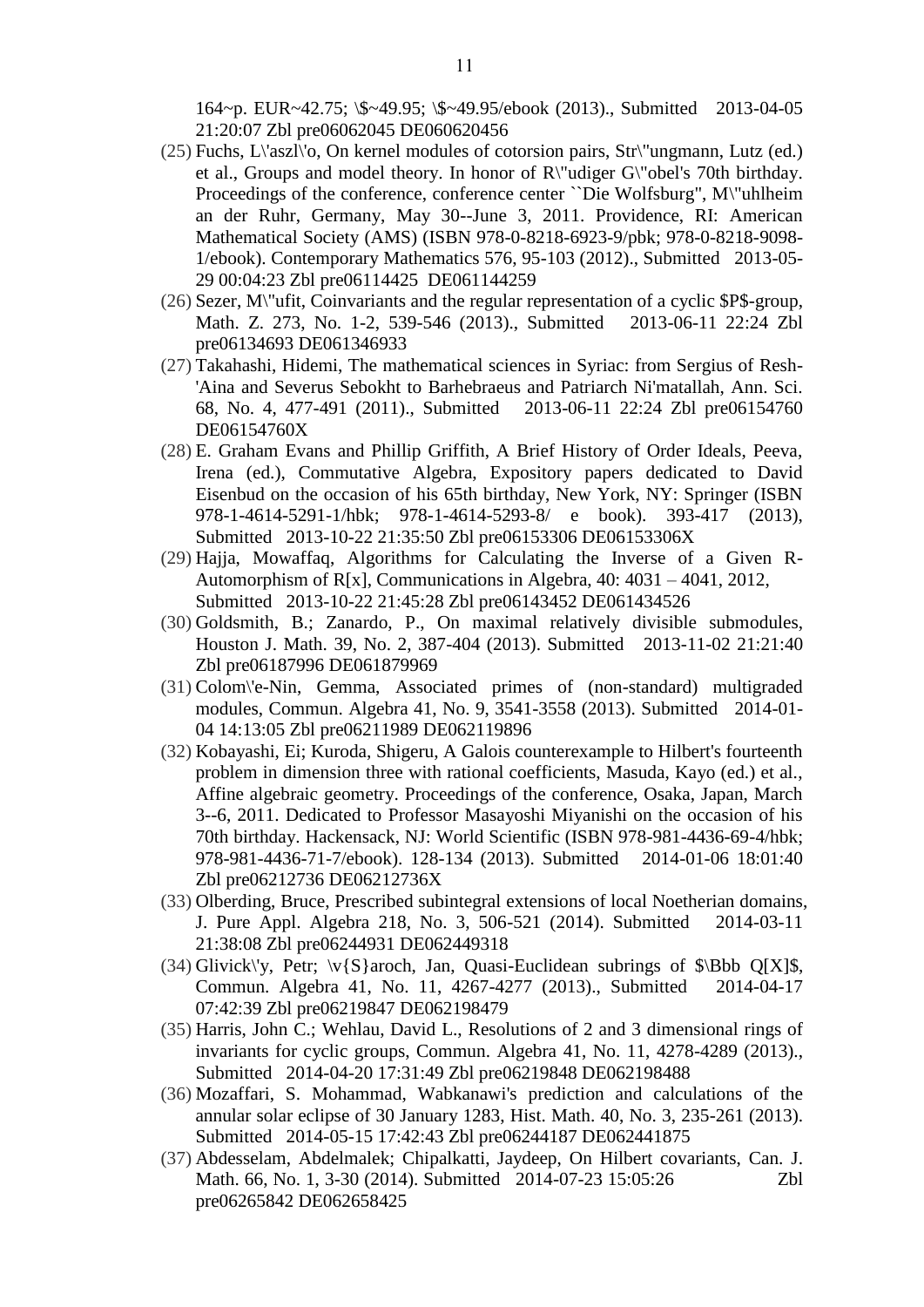- (38) Sahandi, Parviz, On quasi-Pr\"ufer and \$\mathrm{UM}t\$ domains, Commun. Algebra 42, No. 1, 299-305 (2014)., Submitted 2014-07-26 17:58:06 [Zbl](http://zbmath.org/?q=an:06284570)  [pre06284570](http://zbmath.org/?q=an:06284570) DE062845704
- (39) Campbell, H.E.A.; Wehlau, D.L, The second main theorem vector for the modular regular representation of C2, Adv. Math. 252, 641-651 (2014). Submitted 2014-08 [Zbl pre06284336](http://zbmath.org/?q=an:06284336) DE062843361
- (40) Rashed, Roshdi; Papadopoulos, Athanase, On Menelaus' Spherics III.5 in Arabic mathematics. I: Ibn Iraq, Arab. Sci. Philos. 24, No. 1, 1-68 (2014). Submitted 2014-09-11 11:52:52 [Zbl pre06295538](http://zbmath.org/?q=an:06295538) DE062955386
- (41) Khan, Mizan R.; Magner, Richard; Senger, Steven; Winterhof, Arne, Two combinatorial geometric problems involving modular hyperbolas, Integers 14, Paper A33, 21 p., electronic only (2014). Submitted 2014-12-08 23:22:5[2Zbl](http://zbmath.org/?q=an:06324644)  [pre06324644](http://zbmath.org/?q=an:06324644) DE063246445
- (42) Mak, Kit-Ho; Zaharescu, Alexandru, On the distribution of the number of points on a family of curves over finite fields, J. Number Theory 140, 277-298 (2014). Submitted 2014-12-18 22:40:48 [Zbl pre06334903](http://zbmath.org/?q=an:06334903) DE063349030
- (43) Bhatwadekar, S.M.; Dutta, Amartya K.; Onoda, Nobuharu, On algebras which are locally \$\Bbb A^1\$ in codimension-one, Trans. Am. Math. Soc. 365, No. 9, 4497-4537 (2013)., Submitted 2014-12-18 23:23:44 [Zblpre06204970](http://zbmath.org/?q=an:06204970) DE06204970X
- (44) Heinzer, William; Rotthaus, Christel; Wiegand, Sylvia, Examples of non-Noetherian domains inside power series rings, J. Commut. Algebra 6, No. 1, 53-93 (2014). Submitted 2015-01-10 21:35:08 [Zbl pre06302257](http://zbmath.org/?q=an:06302257) DE063022578
- (45) Heeffer, Albrecht, Was uncle Tom right that quadratic problems can't be solved with the rule of false position? Math. Intell. 36, No. 3, 65-69 (2014). Submitted 2015-02-10 21:41:27 [Zbl pre06380991](http://zbmath.org/?q=an:06380991) DE063809918
- (46) Elmer, Jonathan; Kohls, Martin, Zero-separating invariants for finite groups, J. Algebra 411, 92-113 (2014). Submitted 2015-03-31 08:12:38 [Zbl](http://zbmath.org/?q=an:06335948)  [pre06335948](http://zbmath.org/?q=an:06335948) DE063359485
- (47) Hrbek, Michal; Ruzicka, Pavel, Weakly based modules over Dedekind domains, J. Algebra 399, 251-268 (2014). Submitted 2015-03-31, 08:28:23 [Zbl](http://zbmath.org/?q=an:06329092)  [pre06329092](http://zbmath.org/?q=an:06329092) DE063290926
- (48) Nakaoka, I.N.; Monte Carmelo, E.L.; dos Santos, O.J.N.T.N., Sharp covering of a module by cyclic submodules, Linear Algebra Appl. 458, 387-402 (2014). Submitted 2015-04-30 23:24:27 [Zbl pre06319412](http://zbmath.org/?q=an:06329092) DE063194124
- (49) Chatti, Saloua, Syncategoremata in Arabic logic, al-Farabi and Avicenna Hist. Philos. Log. 35, No. 2, 167-197 (2014). Submitted 2015-06-07 00:29:07, [Zbl pre06419624,](http://zbmath.org/?q=an:06419624) DE06419624X.
- (50) Bruns, Winfried; Varbaro, Matteo, Partitions of single exterior type, Transform. Groups 19, No. 4, 969-978 (2014), Submitted 2015-07-26 20:23:31, [Zbl](http://zbmath.org/?q=an:06407998)  [pre06407998,](http://zbmath.org/?q=an:06407998) DE064079987.
- (51) Anderson, D.D.; Chun, Sangmin, Zero-divisors, torsion elements, and unions of annihilators, Commun. Algebra 43, No. 1, 76-83 (2015), Submitted 2015-09-10 21:35:58, [Zbl pre06422464,](http://zbmath.org/?q=an:06422464) DE064224649.
- (52) Johnson, Keith, \$P\$-orderings of noncommutative ring, Proc. Am. Math. Soc. 143, No. 8, 3265-3279 (2015). Submitted 2015-10-30,12:02:23, [Zblpre06445539,](http://zbmath.org/?q=an:06445539) DE064455397
- (53) Akrami, Musa, Ibn  $S = {\iota} \nvert a$ 's two-partite versus nine-partite, Logicography, Koslow, Arnold (ed.) et al., The road to universal logic. Festschrift for 50th birthday of Jean-Yves B\'eziau. Volume I. Cham: Birkh\"auser/Springer (ISBN 978-3-319-10192-7/pbk; 978-3-319-10193-4/ebook). Studies in Universal Logic, 1-12 (2015). Submitted, 2015-11-17 22:53:22, [Zblpre06449622,](http://zbmath.org/?q=an:06449622) DE064496228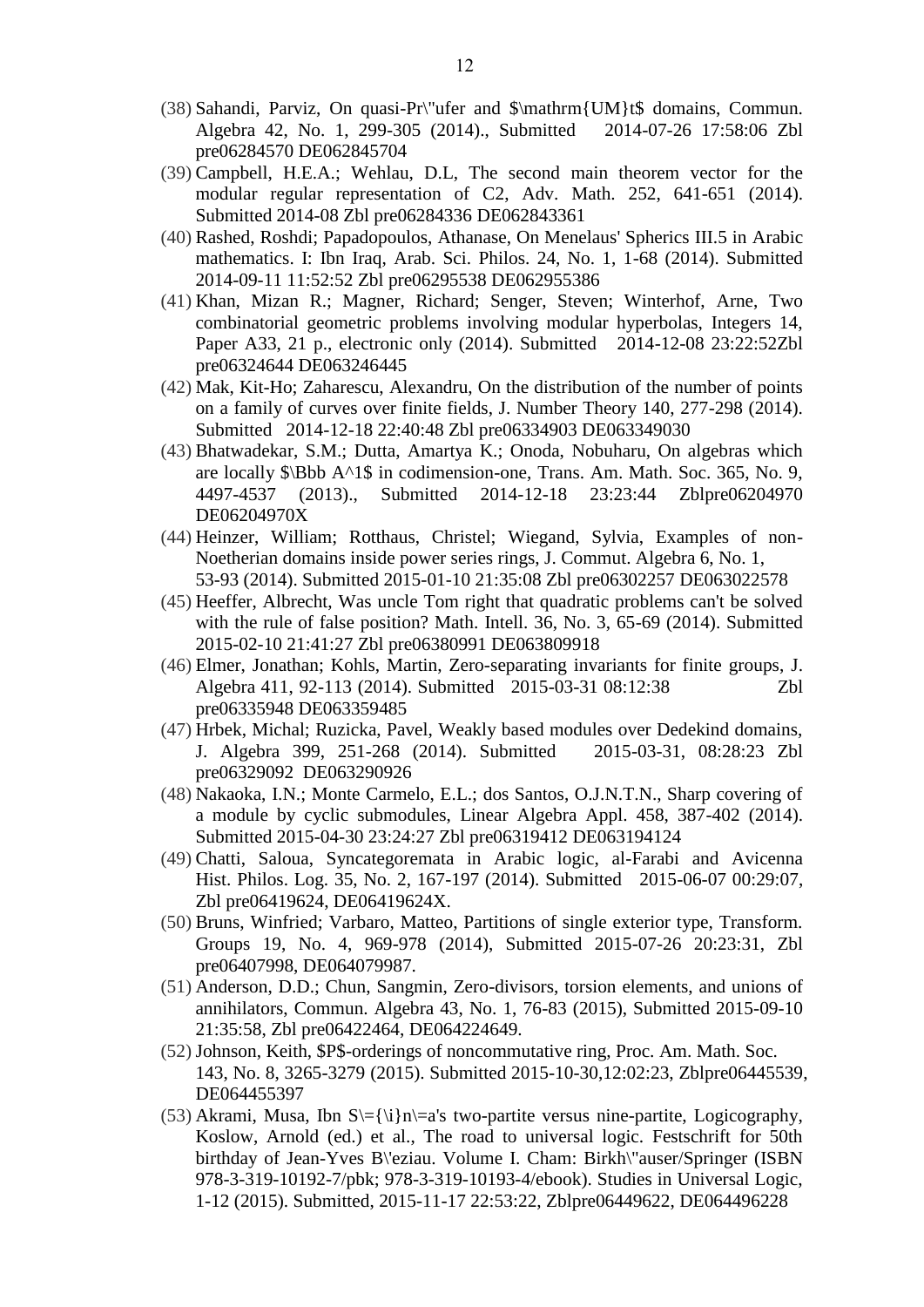- (54) Mozaffari, S.Mohammad; Steele, John M. Solar and lunar observations at Istanbul in the 1570s Arch. Hist. Exact Sci. 69, No. 4, Article ID 153, 343-362, Submitted 2015-12-25, 15:23:11, [Zbl pre06466368,](http://zbmath.org/?q=an:06466368) DE064663685
- (55) Gottlieb, Christian, The Nakayama property of a module and related Concepts, Commun. Algebra 43, No. 12, 5131-5140 (2015). Submitted 2016-01-27 22:30:54, [Zbl pre06498149,](http://zbmath.org/?q=an:06498149) DE064981492
- (56) Bajri, Sanaa; Hannah, John; Montelle, Clemency, Revisiting al-Samaw'al's table of binomial coefficients: Greek inspiration, diagrammatic reasoning and mathematical induction. Arch. Hist. Exact Sci. 69, No. 6, 537-576 (2015). Submitted 2016-03-0321:20:28 [Zblpre06505822,](http://zbmath.org/?q=an:06505822) DE06505822X
- (57) Kawai, Hideyasu; Onoda, Nobuharu, Commutative rings over which algebras generated by idempotents are quotients of group algebras, J. Commut. Algebra 7 (2015), no. 3, 373--391. 13Axx (16S34), Submitted 2016-03-26 23:03:28, [Zbl pre06523945,](http://zbmath.org/?q=an:06523945) DE065239459
- (58) Kohls, Martin; Sezer, M\"ufit, On Cohen-Macaulayness and depth of ideals in invariant rings, J. Pure Appl. Algebra 220, No. 5, 2029-2037, Submitted 2016- 04-09 22:02:34, [Zbl pre06524661,](http://zbmath.org/?q=an:06524661) DE065246613
- (59) Ouyang, Yi; Yang, Jinbang, Newton polygons of \$L\$ functions of polynomials \$x^{d}+ax\$, J. Number Theory 160, 478-491 (2016). Submitted 2016-04-24 00:15:58, [Zbl pre06516880](http://zbmath.org/?q=an:06516880) E065168802.
- (60) Moody, Dustin; Rasmussen, Christopher, Character sums determined by low degree isogenies of elliptic curves, Rocky Mt. J. Math. 45, No. 2, 623-635(2015). Submitted 2016-05-18 18:13:10 [Zblpre06475248](http://zbmath.org/?q=an:06475248) DE064752480.
- (61) Harima, Tadahito; Wachi, Akihito; Watanabe, Junzo, The quadratic complete intersections associated with the action of the symmetric group, Ill. J. Math. 59, No. 1, 99-113 (2015), Submitted 2016-05-18 1:56:48 [Zblpre06549058,](http://zbmath.org/?q=an:06549058) DE065490588.
- (62) Dobbs, David E.; Shapiro, Jay, On integrality and going-down inside the fixed ring of a monoid ringInt. Electron. J. Algebra 19, 132-144, electronic only (2016). Submitted 2016-05-22 21:40:11, [Zbl pre06539099,](http://zbmath.org/?q=an:06539099) DE065390994
- (63) Braun, Amiram, The Gorenstein property for modular binary forms Invariants, J. Algebra 451, 232-247(2016). Submitted 2016-08-25, 22:06:5 [Zblpre06539242,](http://zbmath.org/?q=an:06539242) DE065392424
- (64) Hasenauer, Richard Erwin, Normsets of almost Dedekind domains and atomicity J. Commut. Algebra 8, No. 1, 61-75 (2016). Submitted 2016-08-27 18:54:58, [Zbl pre06561091,](http://zbmath.org/?q=an:06561091) DE065610917
- (65) Michailov, Ivo. Bogomolov multipliers for some \$p\$-groups of nilpotency class 2, Acta Math. Sin., Engl. Ser. 32, No. 5, 541-552 (2016), Submitted 2016-09-03 20:53:35, [Zbl pre06583959,](http://zbmath.org/?q=an:06583959) DE065839596
- (66) Ahmed, Hamed; Sana, Hizem, Modules satisfying the \$S\$-Noetherian property and \$S\$-ACCR Commun. Algebra 44, No. 5, 1941-1951 (2016). Submitted 2016-09-03 20:53:35, [Zbl pre06598105,](http://zbmath.org/?q=an:06598105) DE065981058
- (67) Davis, Christopher; Wan, Daqing; Xiao, Liang, Newton slopes for Artin-Schreier-Witt towers, Math. Ann. 364, No. 3-4, 1451-1468 (2016), Submitted 2016-10-23 23:34:57 [Zbl pre06559846,](http://zbmath.org/?q=an:06559846) DE065598465
- (68)El Baghdadi, Said; Fontana, Marco; Zafrullah, Muhammad, Intersections of quotient rings and Pr\"ufer v-multiplication domains, J. Algebra Appl. 15, No. 8, Article ID 1650149, 18 p. (2016). Submitted 2016-12-26 23:16:21, [Zblpre06619809](http://zbmath.org/?q=an:06619809), DE066198092
- (69)Beddani, Charef; Messirdi, Wahiba, On the normality of one-fibered monomial ideals**,** Algebra Colloq. 23, No. 3, 501-506 (2016). Submitted 2017-01-09 00:03:28, [Zbl pre06629919](http://zbmath.org/?q=an:06629919), DE066299193.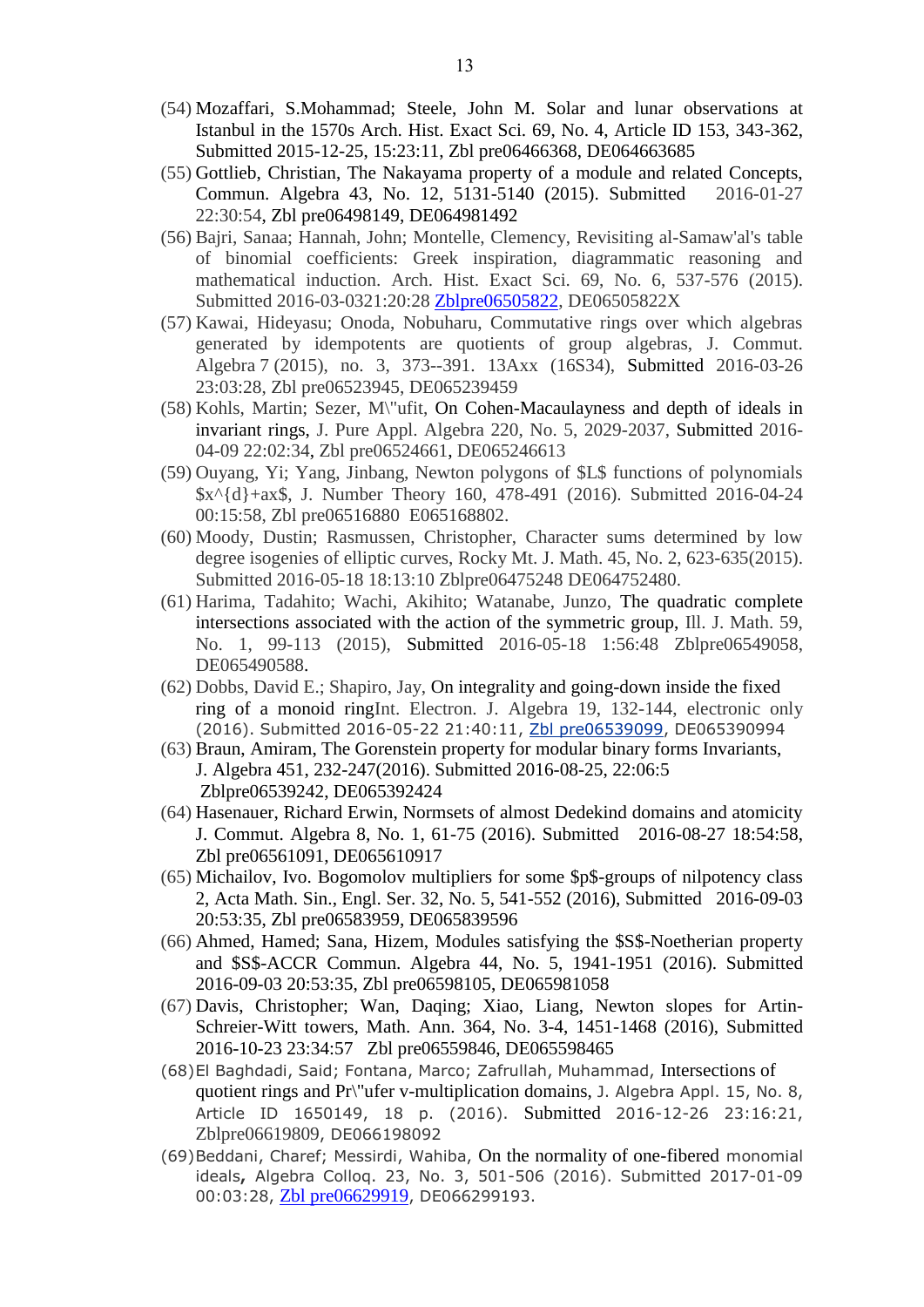- (70) Mozaffari, S.Mohammad, Planetary latitudes in medieval Islamic astronomy: an analysis of the non-Ptolemaic latitude parameter values in the Maragha and Samarqand astronomical traditions Arch. Hist. Exact Sci. 70, No. 5, 513- 541(2016). Submitted 2017-01-14 22:53:39, [Zblpre06645065](http://zbmath.org/?q=an:06645065), DE066450658
- (71)Harima, Tadahito; Wachi, Akihito; Watanabe, Junzo, The EGH conjecture and the Sperner property of complete intersections, Proc. Am. Math. Soc. 145, No. 4, 1497-1503 (2017). Submitted 2017-04-01 22:04:58 [Zbl pre06678821](http://zbmath.org/?q=an:06678821) DE066788212
- (72) Chang, Gyu Whan; Kim, Hwankoo, Valuation ideals and primary \$w\$-ideals, Front. Math. China 11, No. 4, 829-844 (2016)., Submitted 2017-04-26 23:05:05 , [Zbl pre06646879,](http://zbmath.org/?q=an:06646879) DE066468797
- (73)Nielsen, Pace P., The behavior of ascending chain conditions on submodules of bounded finite generation in direct sumsIsr. J. Math. 215, No. 1, 339-347 (2016), Submitted 2017-06-14 10:47:34 [Zbl pre06673577](http://zbmath.org/?q=an:06673577) E066735774
- (74)Davoudian, Maryam, On \$\alpha\$-quasi short modules, Int. Electron. J. Algebra 21, 91-102 (2017). Submitted 2017-07-15 15:48:51, [Zbl](http://zbmath.org/?q=an:06681635) [pre06681635](http://zbmath.org/?q=an:06681635), DE066816353
- (75)Mirzaei, Fatemeh; Nekooei, Reza, Characterization of prime submodules of a free module of finite rank over a valuation domain J. Korean Math. Soc. 54, No. 1, 59-68 (2017). Submitted 2017-07-19 08:24:32 [Zbl pre06697334](http://zbmath.org/?q=an:06681635) DE066973346
- (76) Coykendall, Jim; Trentham, Stacy, Spontaneous atomicity for polynomial rings with zero-divisors, J. Pure Appl. Algebra 221, No. 9, 2192-2197 (2017). Submitted 2017-09-09 18:51:31, [Zbl pre06723232,](http://zbmath.org/?q=an:06723232) DE067232321
- (77) Achraf, Malek; Ahmed, Hamed; Ali, Benhissi, **2-absorbing ideals in formal power series rings,** Palest. J. Math. 6, No. 2, 502-506 (2017). Submitted 2017-09-09 18:51:31, [Zbl pre06731922](http://zbmath.org/?q=an:06731922), DE067319227
- (78) Keshari, Manoj K.; Zinna, Md.Ali, Existence of unimodular elements in a projective module. J. Pure Appl. Algebra 221, No. 11, 2805-2814 (2017), Submitted 2017-12-019 12:25:00, [Zbl 06744736,](https://zbmath.org/?q=an:06744736) DE067447361
- (79)Lezowski, Pierre, On some Euclidean properties of matrix algebras, J. Algebra 486, 157-203 (2017), Submitted 2018-01-11 11:45:00 [Zbl 06741248](https://zbmath.org/?q=an:06741248) DE067412482
- (80)Chen, Justin; Kim, Youngsu, Graded-irreducible modules are irreducible. Commun. Algebra 45, No. 5, 1907-1913 (2017), Submitted 2018-01-29 12:55:00, Zbl 06740427, DE067404275
- (81)Hassanzadeh-Lelekaami, Dawood, A closure operation on, submodules, J. Algebra Appl. 16, No. 12, Article ID 1750229, Submitted, 2018-01-02 [Zbl](https://zbmath.org/?q=an:06813109)  [06813109,](https://zbmath.org/?q=an:06813109) DE068131092
- (82)Dunajski, Maciej; Penrose, Roger, On the quadratic invariant of binary sextics, Math. Proc. Camb. Philos. Soc. 162, No. 3, Submitted 2018-04-13 [Zbl](https://zbmath.org/?q=an:06782235)  [06782235,](https://zbmath.org/?q=an:06782235) DE067822355
- (83)Mahdou, Najib; Zennayi, Mohammed, On Henriksen rings, J. Algebra Appl. 16, No.3, Article ID 1750058, Submitted 2018-05-06, [Zbl 06707820](https://zbmath.org/?q=an:06707820) DE067078203
- (84)Tochimani, Azucena; Villarreal, Rafael H., **Complete intersection vanishing ideals on sets of clutter type over finite fields,** Bull. Malays. Math. Sci. Soc. (2) 41, No. 1, 81-89 (2018). Submitted 2018-05-23, [Zbl 06835857,](https://zbmath.org/?q=an:06835857) DE06835857X
- (85) Sihem, Smach; Sana, Hizem, **On Anderson-Badawi conjectures,** Beitr. Algebra Geom. 58, No. 4, 775-785 (2017), Submitted 2018-05-24, [Zbl 06845416,](https://zbmath.org/?q=an:06845416) DE068454164
- (86) Kumar, Rahul; Gaur, Atul, **On \$\lambda\$-extensions of commutative rings,** J. Algebra Appl. 17, No. 4, Article ID 1850063, 9 p. (2018). Submitted 2018-08-31 [Zbl 06865302,](https://zbmath.org/?q=an:06865302) DE068653023.
- (87) Bulyovszky, Bal\'azs; Horv\'ath, G\'abor, **Polynomial functions over finite commutative rings,** Theor. Comput. Sci. 703, 76-86, Submitted 2018-06-06, [Zbl 06803374,](https://zbmath.org/?q=an:06803374) DE068033743.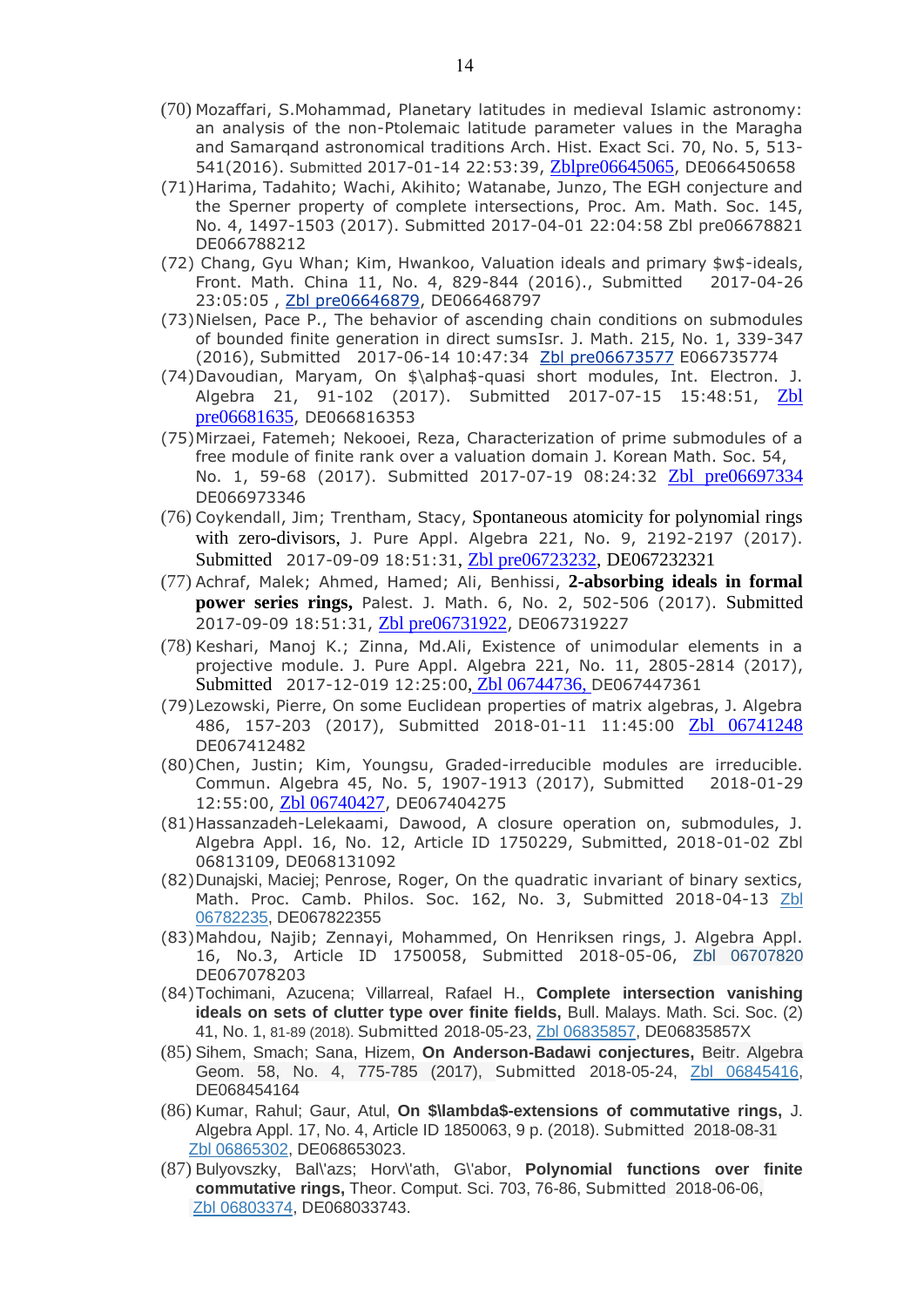- (88) Mondal, Pinaki, **When is the intersection of two finitely generated subalgebras of a polynomial ring also finitely generated?** Arnold Math. J. 3, No. 3, 333-350, Submitted 2018-09-29, [Zbl 06842273,](https://zbmath.org/?q=an:06842273) DE068422732.
- (89) Naghipour, Reza; Schenzel, Peter, **Asymptotic behavior of integral closures, quintasymptotic primes and ideal topologies** Rocky Mt. J. Math. 48, No. 2, 551- 572, Submitted 2018-10-18, [Zbl06883481,](https://zbmath.org/?q=an:06883481) DE068834815
- (90) Brennan, Joseph P.; York, Alexander, An extension of a theorem of Frobenius and Stickelberger to modules of projective dimension one over a factorial domain, J. Pure Appl. Algebra 223, No. 2, 626-63, Submitted 2019-02-01, 06950419, DE06950419X
- (91) Guyot, Luc, On quotients of generalized Euclidean group rings, Commun. Algebra 46,No. 3, 1116-1120 (2018), Submitted 2019-04-06, [Zbl 06880750](https://zbmath.org/?q=an:06880750), DE068807504
- (92) Zinna, Md. Ali, Projective modules and orbit space of unimodular rows over discrete Hodge algebras over a non-Noetherian ring, J. Commut. Algebra 10, No. 3, 435-455 (2018), Submitted 2019-05-30, [Zbl 06976325](https://zbmath.org/?q=an:06976325), DE069763253
- (93) Kumar, Rahul; Gaur, Atul, \(\Delta\)-extension of rings and invariance properties of ring extension under group action J. Algebra Appl. 17, No. 12, Article ID 1850239, 12 p. (2018). Submitted 2019-06-13, [Zbl 07036565,](https://zbmath.org/?q=an:07036565) DE070365651
- (94) Gallego, Claudia; Solotar, Andrea, Stable rank of down-up algebras, J. Algebra 526, 266-282 (2019), Submitted 2020-01-11, [Zbl 07040792,](https://zbmath.org/?q=an:07040792) DE070407920
- (95) Bakkari, Chahrazade; Omari, Abdouljabbar Yahia, Rings in which every nonzero projective ideal is regular, Gulf J. Math. 6, No. 2, 7-12 (2018), Submitted 2020-01-11 [Zbl 07013304,](https://zbmath.org/?q=an:07013304) DE070133049
- (96) Coşkun, Emre, Thābit ibn Qurra's translation of the \textit{Ma'khūdhāt Mansūbailā Arshimīdis}, SCIAMVS 19, 53-102 (2018). Submitted 2020-01-24, [Zbl 07056031,](https://zbmath.org/?q=an:07056031) DE070560315
- (97) Klingler, Lee; Lucas, Thomas G.; Sharma, Madhav, Local types of Prüfer rings, J. Algebra Appl. 18, No. 3, Article ID 1950042, 23 p. (201, Submitted 2020-03-31, [Zbl 07069039,](https://zbmath.org/?q=an:07069039) DE070690392
- (98) Varbaro, Matteo, Connectivity of hyperplane sections of domains, Commun. Algebra 47, No. 6, 2540-2547 (2019)., Submitted 2020-05-17, [Zbl 07065471,](https://zbmath.org/?q=an:07065471) DE070654716.
- (99) Draisma, Jan, Topological noetherianity of polynomial functors, J. Am. Math. soc. 32, No. 3, 691-707, Submitted 2020-05-22, [Zbl 07085528,](https://zbmath.org/?q=an:07085528) DE070855287
- (100) Hryniewicka, Małgorzata Elzbieta; Jastrzebska, Małgorzata. On some, generalizations of the reversibility in nonunital rings, J. Korean Math. Soc. 56, No. 2, 289-309, Submitted 2021-01-17, [Zbl 07094436](https://zbmath.org/?q=an:07094436), DE070944369.
- (101) Hashemi, Ebrahim; Abdi, Mona; Alhevaz, Abdollah, On diameter of the zerodivisor and the compressed zero-divisor graphs of skew Laurent polynomial rings, J. Algebra Appl. 18, No. 7, Article ID 19, Submitted 2021-03-29, [Zbl](https://zbmath.org/?q=an:07096441)  [07096441,](https://zbmath.org/?q=an:07096441) DE070964414.
- (102) Danchev, P, **Commutative periodic group rings,** Mat. Stud. 53, No. 2, 218-220 2020), Submitted 2021-6-6, [Zbl 07247907,](https://zbmath.org/?q=an:07247907) DE072479070
- (103)Facchini, Alberto; Nazemian, Zahra; Příhoda, Pavel, **Covering classes and, uniserial modules,** J. Algebra 570, 1-23 (2021), Submitted 2021-6-7, [Zbl 7290685,](https://zbmath.org/?q=an:07290685) DE072906859
- (104)Perret-Gentil, Corentin, **Exponential sums over finite fields and the large sieve,**  Int. Math. Res. Not. 2020, No. 20, 7139-7174 (2020)., Submitted 2021-6-15, [Zbl 07319814,](https://zbmath.org/?q=an:07319814) DE073198145

#### **Papers Under Preparation** Í

- 1) On Commutative Clean Rings, an Investigation of Their Pure Ideals.
- 2) On Splitting Rings of a Set of Polynomials Over the Ring of Integers.
- 3) A survey of Unique Factorization Domains and related topics
- 4) On McCoy Rings.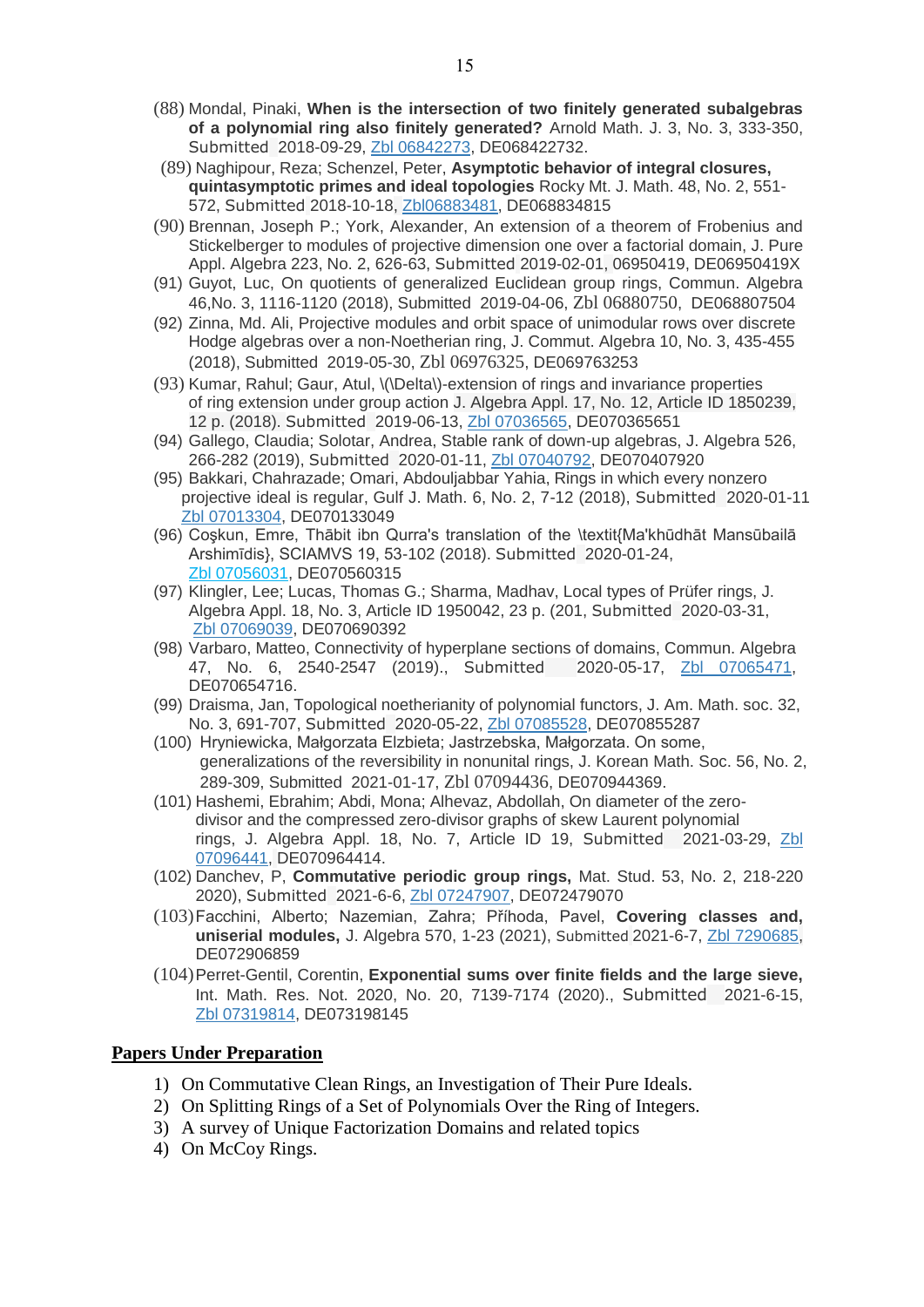## **Books**

 A book in Number Theory, (with Mowaffaq Hajja and Sadi Abu-Saymeh) at Yarmouk University). This book was sponsored by The Open University of Al-Quds. The date of contract was May 1992. It was published in 1995. Its classification No. is: 512.7– 628 /6/1995.

#### **Supervision of Graduate Work:**

- [1] I supervised each of the following (MSc.) Master Theses while at Yarmouk University:
	- 1) Kamillia Dahleh Hassouneh. Title of Thesis "On Duo Rings and Zero Commutative Rings". Y.U, Aug. 1990.
	- 2) Basim Maraqa. Title of Thesis "A Generalization of Wedderburn-Artin Theorem". Y.U, Nov. 1990.
	- 3) Nadia Al-Habali. Title of Thesis "On the Commutativity of Certain Rings". Y.U, Aug. 1991.
	- 4) Kifaya Ayesh. Title of Thesis "On the Exact Bimodules". Y.U, May 1997.
	- 5) Nasser Ababneh. "On Artinian Serial Rings". Y.U, May 1999.
	- 6) Alaa Al-Qateeb, "On Automorphisms of Polynomial Rings". Y.U, July 2009.
	- 7) Shadi Shaqaqha, "On Power Series Rings|. Y.U, July 2009.
	- 8) Basheer Yousef Al-Ali, Splitting Rings of a Polynomial over the Ring of Algebraic Integers. Y.U, August 2010.
	- [2] I served as a member of the defense committee for the following Ph.D Theses:
		- 1) Ali Handam, Special Elements in Group Rings of a Cyclic Group over a Boolean Rings, University of Jordan, Dec. 2007.
		- 2) Firas Khalil A. Safi, Some Results on Fuzzy Pure Ideals, August, 2009.
		- 3) Mohammad Ali Mohammad Abu Dayah, Further Properties of Hurwitzs Series Rings, University of Jordan. August 2010
	- [3] I served as a member of the defense committee for the following M.Sc. Theses:
		- 1) Maha A. Nazif, Zariski Topology of the Space of Minimal Prime Ideals, The University of Jordan, Aug. 1987.
		- 2) Yousef Odeh Abd Al-Jalel, Pure Ideals in Commutative Rings with Unity, The University of Jordan, Dec. 1987.
		- 3) Yamama F. Sawalha, Multiplication Modules, Yarmouk University, Aug. 990.
		- 4) Nadir A. Abu Eisheh, Polynomial Mappings and m-Applications, Yarmouk University, May 1990.
		- 5) Muhammad I. Syam, Differentials Between Graded Modules over a Graded Polynomial Ring, Yarmouk University, January 1991.
		- 6) Zohair F. Abu Abbas, A study in Character Theory of Finite Groups, Yarmouk University, January. 1991.
		- 7) Kifah Y. Al-Hami, Maps Between Spheres with Applications, Yarmouk University, May 1991.
		- 8) Hussain M. Al-Qassem, Spaces Admitting Closure-Preserving Covers by Small Sets, Yarmouk University, May 1992.
		- 9) Ameer A. Jaber, Negligibility of Certain Automosphisms on Rational Function Fields, Yarmouk University, December 1996.
		- 10) Riyad Sami Hussein, Free Modules and Matrix Equivalent Forms, Yarmouk University, May 1998.
		- 11) Maher Mahmoud Hamidi, Galois Group for Certain Field Extensions, Yarmouk University, June 1998.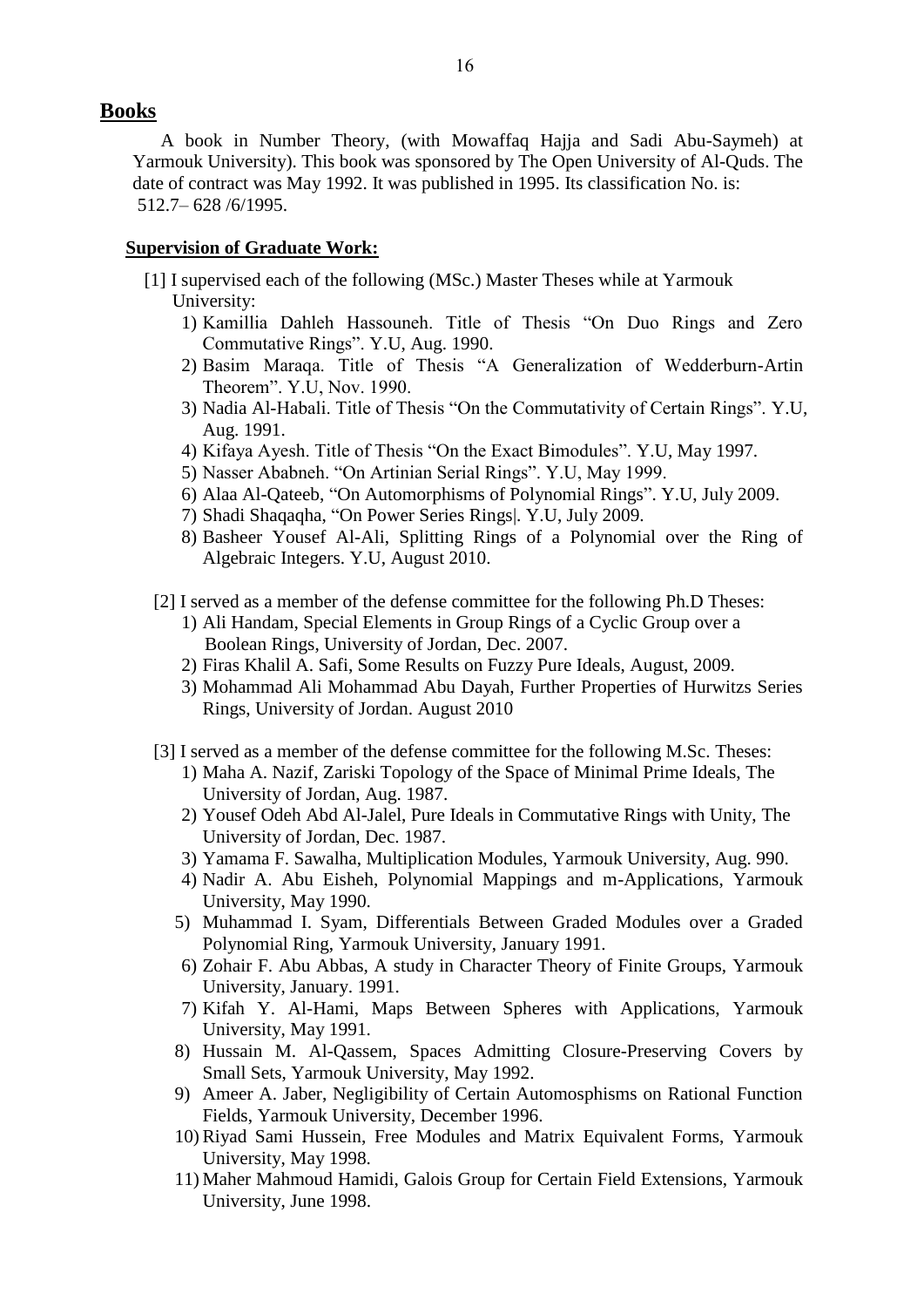- 12) Ahmed Abed Omran, Finite Maximal Proper Involutions on Semigroups Amalgamations, Yarmouk University, July 1998.
- 13) Hassan Jiad Suadi, Solutions for Equations Corresponding to \*-Embeddability of Proper \*- Semigroup into a Proper \*- Ring, Yarmouk University, July 1998.
- 14) Qais Ahmad Al-Zu'bi, On the Structure of Finite Fields, Yarmouk University, August, 1998.
- 15) Hassan Jawad, On the Inversions of Semi-Groups, Yarmouk University, August, 1998.
- 16) Fadi Abdullah Awawdeh, On Properties of Graded Rings, Yarmouk University, December, 1999.
- 17) Lucy A. Hazaymeh, Positive Semi-Definite Forms, Yarmouk University, August, 2003.
- 18) Rashid R. Rashid, Further Properties of Graded Rings and the Equivalence of Graduation, Yarmouk University, May 2004.
- 19) Manar Al-Qudah, A Study on Some Properties of Graded modules and Applications. Yarmouk University, December, 2004.
- 20) Muftah Elaaref M. El-hammaly, A Study on Nested Pandiagonal Magic Squares, Al – albayt University, May 2006.
- 21) Tariq Dalqammoni, Graded Rings and Graded Modules of Type Z, Yarmouk University, August 2006.
- 22) Saja Ahmad Saleem Hayajne, Some Questions in the Theory of Means, Yarmouk University, June, 2008.
- 23) Hamza Abd Allah Al-Kordy, Zero Divisor Graphs of Direct Products of Commutative Rings, The University of Jordan, November, 2008. (Ph.D)
- 24) Ahmad Abed Al-Fatah Ka'abneh, Exploiting Permutation Representations in Solving Systems of Linear Equations, Al al-bayt University, January, 2009.
- 25) Mohammad Ali Al-Khalaileh, On Regular Elements in Commutative rings, University of Jordan, May, 2009.
- 26) Mostafa Ahmad Saleem Hayajneh, Properties of Certain Classes of Simplices, Yarmouk University, April, 2010.
- 27) Hanan Saleh AlAzam, Automorphisims of Graphs, Yarmouk University, August, 2010.
- 28) Wail Zayadneh, Free groups and their subgroups, Irbid National University. January, 2015
- 29) Amjad Natour, On Eisenstein's Irreducibility Criterion, Yarmouk University, May 2015.
- 30) Muhannad Masri, Solvable groups and a theorem of P. Hall, Irbid National University. June, 2015
- 31) Amer Rawashdeh, On Eisenstein's Irreducibility Criterion, Yarmouk University, August 2015.
- 32) Husam Zuraiqat, Solvable groups and a theorem of P. Hall, Irbid National University, August, 2015.
- 33) Basim Musa Bdah, Simple Groups and Groups Acting on Sets, Irbid National University, January, 2017.
- 34) Alaa AbdKareem Musleh, On non-commutative grading rings, Yarmouk University, February, 2017.
- 35) Aisha Ahmad Saleem Hayajneh, Centers of Geometric Figures, Yarmouk University, May 2017.
- 36) Manar Zuhair Hamdan, Some Certain Properties of Graded Rings", Yarmouk University, February, 2018.
- 37) Maali Hasan Almanger, Graded Prime Submodules over Noncommutative rings, Yarmouk University, February, 2018.